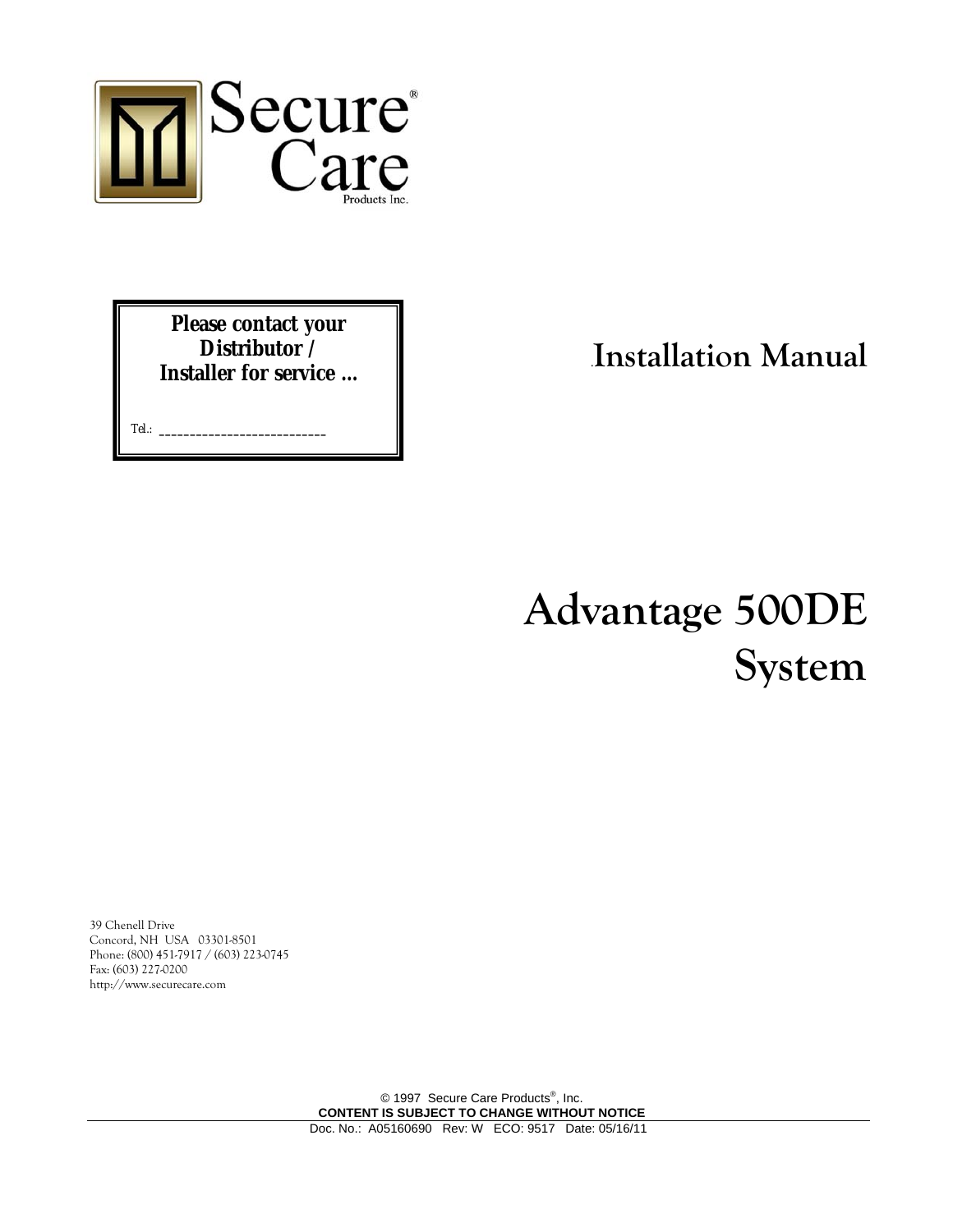## **TABLE OF CONTENTS**

| <b>SECTION 1</b>                                                                       | <b>IMPORTANT NOTICES</b>                                      | 5  |  |
|----------------------------------------------------------------------------------------|---------------------------------------------------------------|----|--|
| PLEASE READ THIS MANUAL BEFORE BEGINNING THE INSTALLATION OF A SECURE CARE SYSTEM<br>5 |                                                               |    |  |
|                                                                                        | <b>SECTION 2 POWER AND GROUNDING REQUIREMENTS</b>             | 8  |  |
| <b>SECTION 3</b>                                                                       | <b>TYPICAL INSTALLATION</b>                                   | 9  |  |
| <b>SECTION 4</b>                                                                       | <b>SPECIFICATIONS</b>                                         | 10 |  |
| <b>SECTION 5</b>                                                                       | <b>SYSTEM COMPONENT DESCRIPTIONS</b>                          | 11 |  |
| <b>SECTION 6</b>                                                                       | <b>STANDARD FEATURES</b>                                      | 12 |  |
| <b>SECTION 7</b>                                                                       | <b>INSTALLATION AND CONNECTIONS</b>                           | 13 |  |
| <b>Single or Double Nurse Station Connections</b><br>13                                |                                                               |    |  |
| <b>Sounder Connections</b><br>13                                                       |                                                               |    |  |
| <b>Single or Double Magnetic Door Contact Connections</b><br>14                        |                                                               |    |  |
| (Normally Open) Push Button (P/N A04150900) Connections<br>15                          |                                                               |    |  |
| <b>Remote Keypad Connections</b><br>15                                                 |                                                               |    |  |
| <b>Electromagnetic Lock Connections</b><br>16                                          |                                                               |    |  |
| <b>Delayed Egress Switch Connections</b><br>17                                         |                                                               |    |  |
| <b>Multiple Panel Fire Alarm Connections</b><br>19                                     |                                                               |    |  |
| <b>SECTION 8</b>                                                                       | <b>PROGRAMMING INSTRUCTIONS</b>                               | 20 |  |
| <b>Basic Panel Operation</b><br>20                                                     |                                                               |    |  |
| <b>Panel Initialization</b><br><b>20</b>                                               |                                                               |    |  |
| <b>Programming Options</b><br>22                                                       |                                                               |    |  |
| <b>SECTION 9</b>                                                                       | <b>TESTING THE ADVANTAGE 500DE PERIMETER ACCESS CONTROL24</b> |    |  |
|                                                                                        | RECOMMENDED WEEKLY TESTS                                      | 24 |  |
| <b>Testing the Escort and Anti-tailgate Features</b><br>24                             |                                                               |    |  |
| <b>Testing the Remote Keypad</b><br>24                                                 |                                                               |    |  |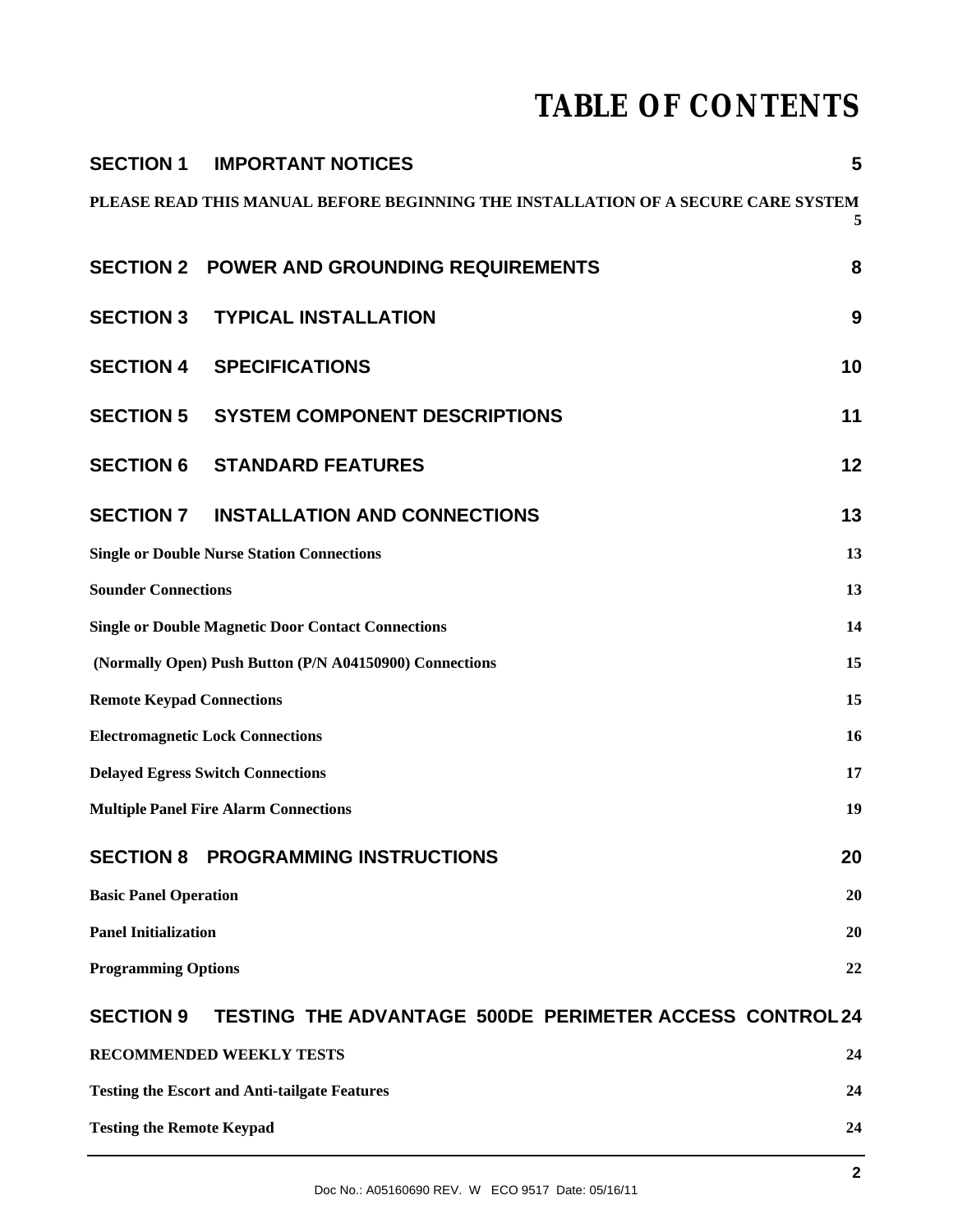| <b>Testing the Remote Push Button</b>                |                                                     |    | 24 |
|------------------------------------------------------|-----------------------------------------------------|----|----|
|                                                      | RECOMMENDED ANNUAL SERVICE<br>24                    |    |    |
| <b>Battery Replacement</b>                           |                                                     |    | 24 |
| <b>SECTION 10</b><br><b>LOCKING SYSTEM</b>           | TESTING THE ADVANTAGE 500DE DELAYED EGRESS MAGNETIC |    | 25 |
| RECOMMENDED WEEKLY TESTS                             |                                                     |    | 25 |
| <b>Testing the Escort and Anti-tailgate Features</b> |                                                     |    | 25 |
| <b>Testing the Delayed Egress feature</b><br>25      |                                                     |    |    |
| <b>Testing the Door Status feature</b>               |                                                     |    | 25 |
| <b>Testing the Remote Keypad</b>                     |                                                     |    | 25 |
| <b>Testing the Remote Push Button</b>                |                                                     |    | 25 |
| <b>RECOMMENDED MONTHLY TESTS</b>                     |                                                     |    | 25 |
| <b>Testing the Fire Alarm Release feature</b>        |                                                     |    | 25 |
| RECOMMENDED ANNUAL SERVICE                           |                                                     |    | 25 |
| <b>Battery Replacement</b>                           |                                                     |    | 25 |
| <b>SECTION 11</b>                                    | <b>REPLACEMENT PARTS LIST</b>                       |    | 26 |
|                                                      | SECTION 12 GENERAL PRODUCT WARRANTY STATEMENTS      |    | 27 |
| 1. Notices                                           |                                                     |    | 27 |
| 2. Limited Warranty                                  |                                                     | 29 |    |
| 3. Limitations of Liability                          |                                                     | 30 |    |
| 4. Governing Law and Arbitration                     |                                                     |    | 30 |
| 5. Severability                                      |                                                     |    | 30 |
| 6. Waiver                                            |                                                     |    | 31 |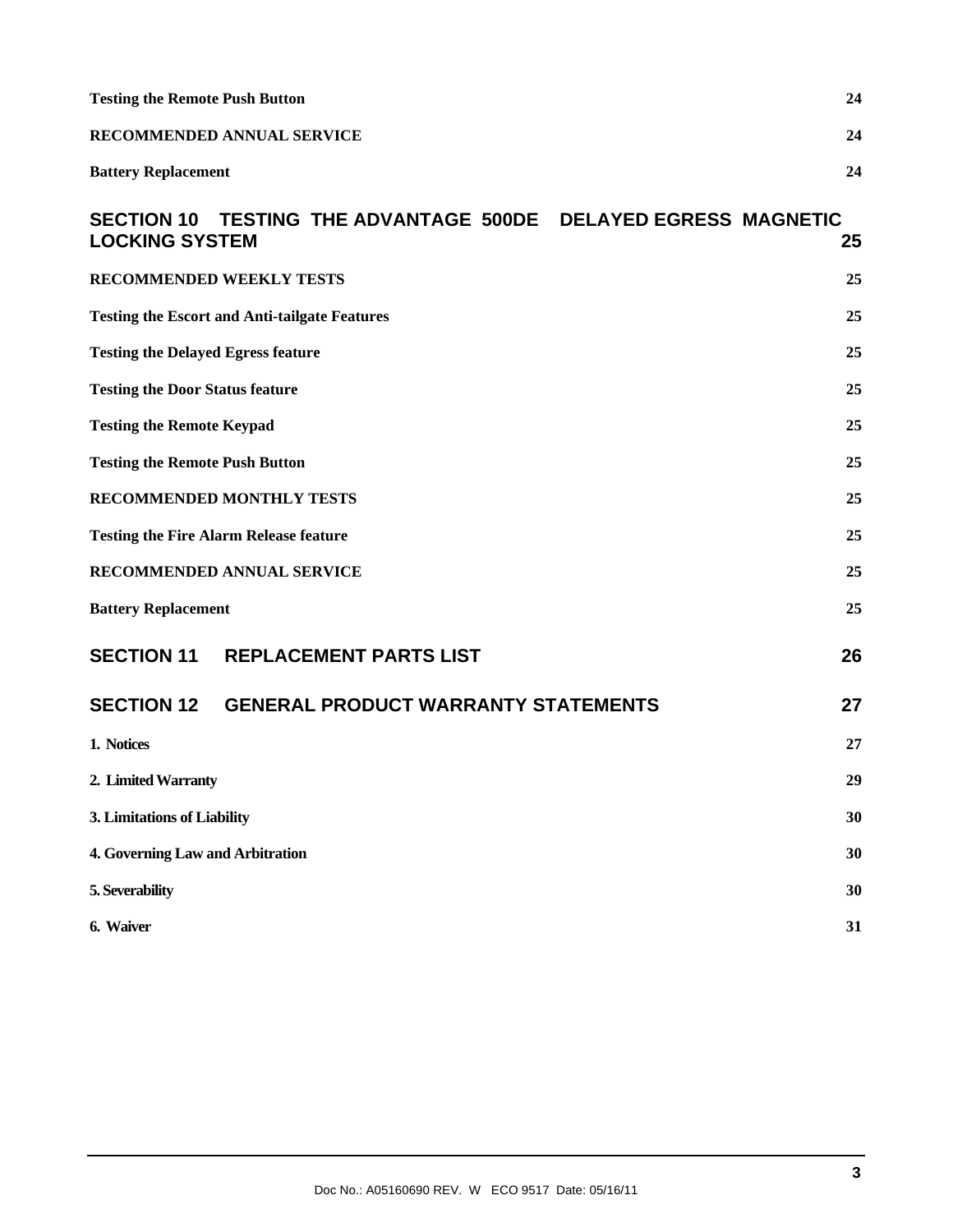## **INDEX OF FIGURES**

| <b>Figure 2-1 Advantage 500DE Ground Connection Requirements</b>                    | 8  |
|-------------------------------------------------------------------------------------|----|
| Figure 5-1 Advantage 500DE Exit Panel, Front View                                   | 11 |
| Figure 5-2 Advantage 500DE Exit Panel, Rear View                                    | 11 |
| Figure 7-1 Advantage 500DE to One or Two Nurse Station Connections                  | 13 |
| <b>Figure 7-2 Advantage 500DE to Sounder Connections</b>                            | 13 |
| Figure 7-3 Advantage 500DE to One or Two Sets of Magnetic Door Contacts Connections | 14 |
| <b>Figure 7-4 Advantage 500DE to Push Button Connections</b>                        | 15 |
| Figure 7-5 Advantage 500DE to Remote Keypad Connections                             | 15 |
| Figure 7-6 Advantage 500DE to Electromagnetic Lock Connections                      | 16 |
| Figure 7-7 Advantage 500DE to Two Electromagnetic Lock Connections                  | 16 |
| <b>Figure 7-8 Advantage 500DE to Egress Switch Connections</b>                      | 17 |
| Figure 7-9 Advantage 500DE to Two Egress Switch Connections                         | 17 |
| Figure 7-10 Advantage 500DE to a Fire Alarm System Connections                      | 18 |
| Figure 7-11 Multiple Advantage 500DE's and Fire Alarm Control Panel Connections     | 19 |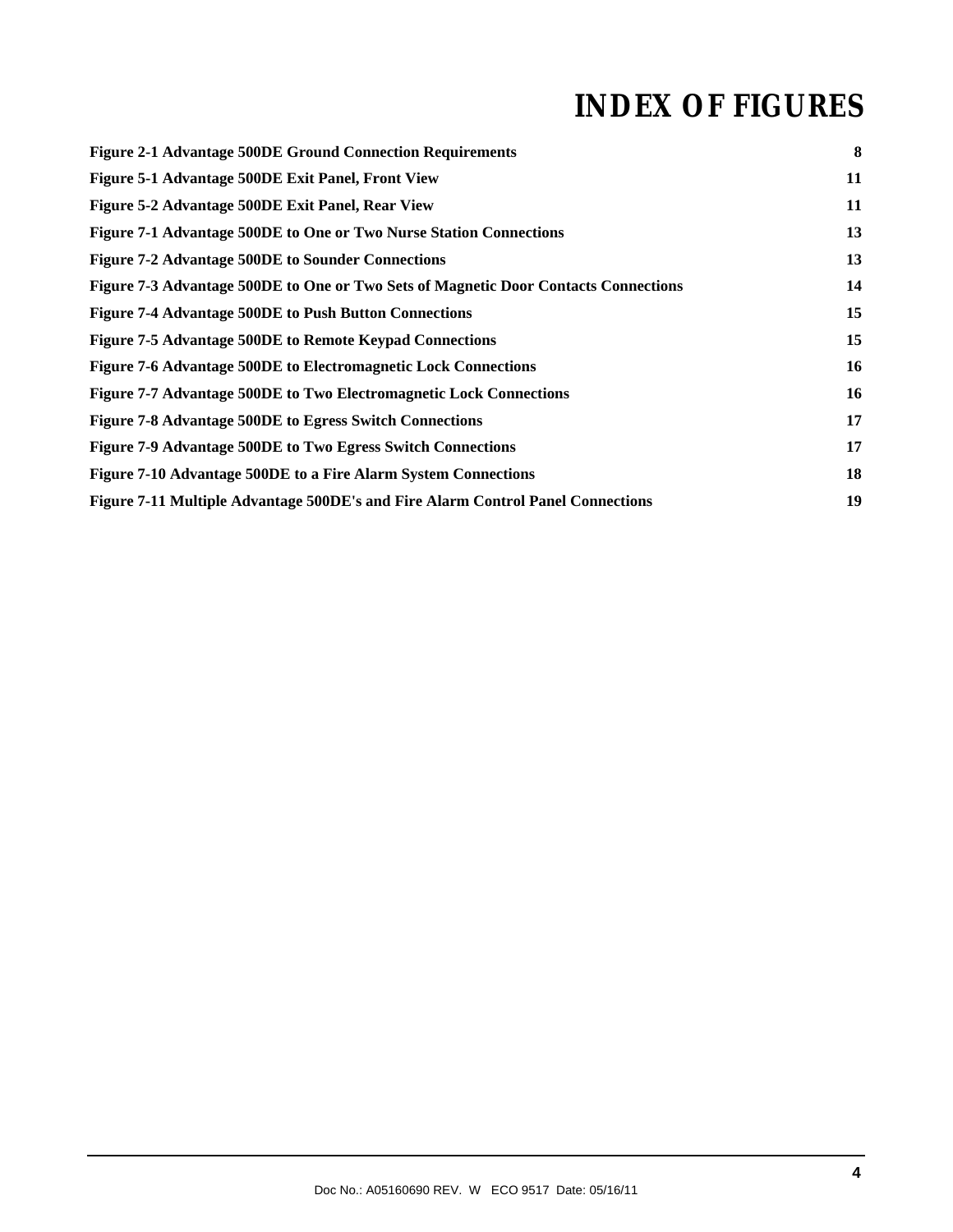## **SECTION 1 IMPORTANT NOTICES**

#### **PLEASE READ THIS MANUAL BEFORE BEGINNING THE INSTALLATION OF A SECURE CARE SYSTEM**

This installation manual is provided for reference by purchasers and installers of Secure Care Products, Inc.'s ("Secure Care's") systems. This manual is not intended as a catalog of warnings for the protection of anyone or as a substitute for obtaining professional training or assistance in the design of a facility's security procedures and systems, or in the installation, set-up, testing, support, operation, maintenance, repair or use of Secure Care's systems. Nothing in this manual modifies the terms of Secure Care's General Product Warranty Statement or of any written agreement signed by Secure Care or creates further warranties or extends benefits of any sort to anyone beyond those already expressly established in Secure Care's General Product Warranty Statement and in any written contract signed by Secure Care.

#### **1. Secure Care is Not Responsible for the Locks**

 ALL LOCKS USED WITH SECURE CARE'S SYSTEM ARE DESIGNED, MANUFACTURED, LABELED AND DELIVERED SOLELY BY AN INDEPENDENT VENDOR OVER WHOM SECURE CARE HAS NO CONTROL AND FOR WHOSE ACTIONS OR FAILURES TO ACT SECURE CARE DISCLAIMS ALL RESPONSIBILITY. REGARDLESS OF WHETHER THE LOCKS CARRY SECURE CARE'S LOGO OR NAME OR ANY OTHER TRADEMARK, SERVICE MARK OR TRADE NAME USED OR CLAIMED BY SECURE CARE, SECURE CARE DISCLAIMS ALL WARRANTIES, EXPRESS OR IMPLIED, WITH RESPECT TO THE LOCKS AND/OR THEIR USE WITH OR OPERATION IN THE SECURE CARE SYSTEM, INCLUDING, WITHOUT LIMITATION, ALL IMPLIED WARRANTIES OF MERCHANTABILITY, FITNESS FOR A PARTICULAR PURPOSE, TITLE AND/OR NON-INFRINGEMENT. SECURE CARE ALSO DISCLAIMS ALL OBLIGATIONS WITH RESPECT TO THE LOCKS AND/OR THEIR USE WITH OR OPERATION IN THE SECURE CARE SYSTEM THAT MIGHT OTHERWISE ARISE OR BE IMPLIED FROM THE FACT THAT SUCH LOCKS CARRY SECURE CARE'S LOGO OR NAME OR ANY OTHER TRADEMARK, SERVICE MARK OR TRADE NAME USED OR CLAIMED BY SECURE CARE OR FROM THE DELIVERY OR INSTALLATION OF THE LOCKS WITH SECURE CARE SOFTWARE, PARTS AND/OR PRODUCTS OR FROM A COURSE OF DEALING OR USAGE IN TRADE. ALL RESPONSIBILITY FOR DESIGNING, MANUFACTURING, LABELING AND WARNING OF HIDDEN DEFECTS OR DANGERS IN THE LOCKS AND/OR THEIR USE WITH AND OPERATION IN THE SECURE CARE SYSTEM RESTS EXCLUSIVELY WITH THE INDEPENDENT VENDOR, AND ANY CLAIMS, COSTS, DAMAGES OR LIABILITIES ARISING FROM THE LOCKS AND/OR THEIR USE WITH OR OPERATION IN THE SECURE CARE SYSTEM SHALL BE MADE SOLELY AGAINST THE INDEPENDENT VENDOR.

#### **2. Secure Care Is Not Responsible for The Computer Hardware.**

 IF YOU PURCHASE COMPUTER HARDWARE THROUGH SECURE CARE AND REQUEST THAT SECURE CARE SOFTWARE BE INSTALLED AND TESTED ON THAT HARDWARE AT THE FACTORY, SECURE CARE WARRANTS ONLY THAT THE HARDWARE AND THE SOFTWARE PACKAGES WERE INSTALLED, SET-UP AND TESTED PRIOR TO SHIPMENT IN ACCORDANCE WITH ALL SECURE CARE PRODUCT MANUALS AND THAT, AT THE TIME THE HARDWARE AND THE SOFTWARE PACKAGES WERE FINALLY INSPECTED AT THE FACTORY, THEY WERE PERFORMING (SUBJECT TO SECURE CARE'S SPECIFIED TOLERANCES) IN ACCORDANCE WITH SECURE CARE'S SPECIFICATIONS. SECURE CARE WILL NOT BE RESPONSIBLE FOR ANY DEFECTS IN OR PROBLEMS CAUSED BY THE HARDWARE, ALL CLAIMS FOR WHICH MUST BE MADE TO THE HARDWARE MANUFACTURER AND/OR VENDOR. SECURE CARE DISCLAIMS ALL WARRANTIES, EXPRESS OR IMPLIED, WITH RESPECT TO THE HARDWARE AND/OR ITS USE WITH OR OPERATION IN THE SECURE CARE SYSTEM, INCLUDING, WITHOUT LIMITATION, ALL IMPLIED WARRANTIES OF MERCHANTABILITY, FITNESS FOR A PARTICULAR PURPOSE, TITLE AND/OR NON-INFRINGEMENT. SECURE CARE ALSO DISCLAIMS ALL OBLIGATIONS WITH RESPECT TO THE HARDWARE AND/OR ITS USE WITH OR OPERATION IN THE SECURE CARE SYSTEM THAT MIGHT OTHERWISE ARISE OR BE IMPLIED FROM THE FACT THAT SUCH HARDWARE CARRIES SECURE CARE'S LOGO OR NAME OR ANY OTHER TRADEMARK, SERVICE MARK OR TRADE NAME USED OR CLAIMED BY SECURE CARE OR FROM THE DELIVERY OR INSTALLATION OF THE HARDWARE WITH SECURE CARE SOFTWARE, PARTS AND/OR PRODUCTS OR FROM A COURSE OF DEALING OR USAGE IN TRADE. ALL RESPONSIBILITY FOR DESIGNING, MANUFACTURING, LABELING AND WARNING OF HIDDEN DEFECTS OR DANGERS IN THE HARDWARE AND/OR ITS USE WITH AND OPERATION IN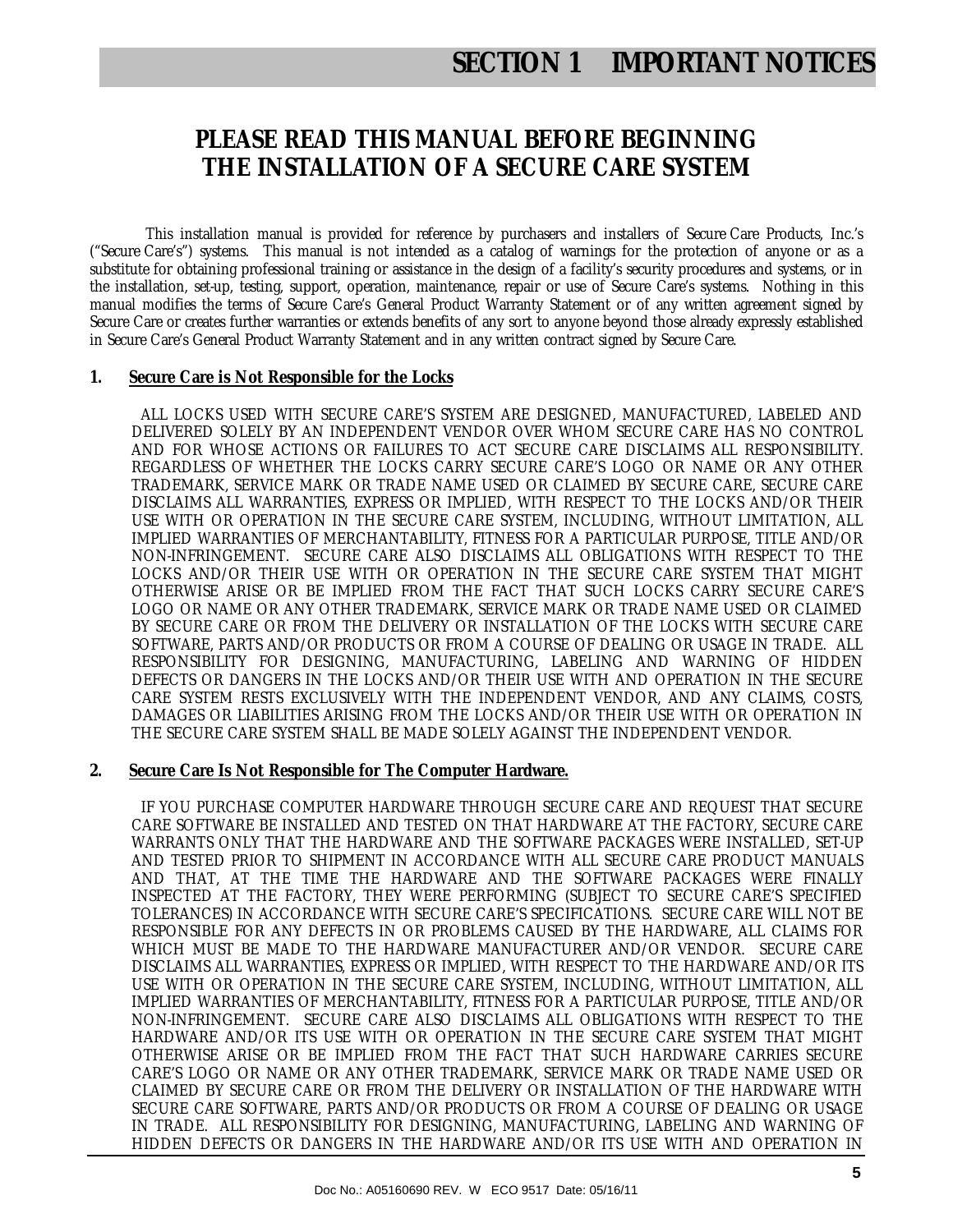THE SECURE CARE SYSTEM RESTS EXCLUSIVELY WITH THE HARDWARE MANUFACTURER AND/OR VENDOR, AND ANY CLAIMS, COSTS, DAMAGES OR LIABILITIES ARISING FROM THE HARDWARE AND/OR ITS USE WITH OR OPERATION IN THE SECURE CARE SYSTEM SHALL BE MADE SOLELY AGAINST THE HARDWARE MANUFACTURER AND/OR VENDOR.

#### **3. Several Factors Outside the Secure Care System Can Affect its Performance**

 Secure Care's software, parts and products are designed for operation in a wireless system. However, the range, performance, and predictability of any wireless system, including Secure Care's, is dependent on several factors, including, but not limited to, the following: building structure; environmental extremes (e.g., temperature, earth tremors, air pollution, etc.); the proximity of other wireless devices; the presence of variable speed products; sources of Radio Frequency Interference (RFI); physical orientation and positioning of the equipment; and sources of Electro Static Discharge (ESD). Secure Care is not responsible for the effect of these types of factors on operation of its software, parts and products and disclaims all responsibility for any claim relative thereto.

#### 4. **The Secure Care System Must be Properly Installed**

Secure Care's system must be installed, set-up, tested, supported, operated, maintained, repaired and used only in accordance with all manuals and instructions (including the user, installation, technical and other manuals) issued by Secure Care (the "Product Manuals"). It is your responsibility to assure that any person who might be installing, setting-up, testing, supporting, maintaining or repairing the Secure Care system knows the contents of and has access to the Product Manuals and has successfully completed Secure Care technical training. It is also your responsibility to assure that any person who might be operating or using this Product knows the contents of and has access to the Product Manuals and has successfully completed Secure Care in-service training. Secure Care can not be responsible for performance problems caused by a failure to follow prescribed and appropriate procedures for installation, set-up, testing, support, operation, maintenance, repair and use.

All adjustable features on new and repaired Secure Care software, parts and products are shipped with "factory default" settings. These "factory default" settings may not comply with building and life safety codes or other applicable laws and regulations in the location where they are installed or operated. Secure Care strongly recommends, therefore, that the settings on all Secure Care software, parts and products be checked and, if necessary, reset to comply with local building and life safety codes and other applicable laws and regulations at the time of any installation, set-up, testing, support, maintenance or repair.

#### 5. **Performance of the Secure Care System Software Depends on Proper Maintenance**

Secure Care's system is driven by software. However, the performance and reliability of any software-driven system depends on adequately maintaining the recommended minimum configuration of computing platform, operating systems and applications programs and on regularly performing industry-standard and application-specific backup processes. If recommended minimum configurations of computing platform, operating systems, and applications programs are not adequately maintained, or if appropriate backups are not regularly performed, the software may not drive the system as intended. Secure Care is not responsible for operational problems caused by a failure to perform these maintenance and backup procedures and disclaims all responsibility for any claim relative thereto.

#### 6. **Only a Qualified Service Technician Should Work on a Secure Care System**

Secure Care does not authorize, and strongly recommends against, any installation or field replacement of software, parts or products by untrained contractors or facility staff. Such work can be hazardous, can render the system ineffective and will void any Secure Care warranty or liability that might otherwise relate to the system.

Before any software, parts or products which have been designed and manufactured by Secure Care can be safely installed, set-up, tested, supported, maintained or repaired, technical training in accordance with standards established by Secure Care is required. Regardless of how Secure Care's software, parts or products are obtained, they should not be installed, set-up, tested, supported, maintained or repaired by any person who has not satisfactorily completed that technical training (a "qualified service technician".) When Secure Care's software, parts or products are sold separately from installation services, it is assumed that only a qualified service technician will conduct any installation, set-up, testing, support, maintenance or repair involving that software, part or products.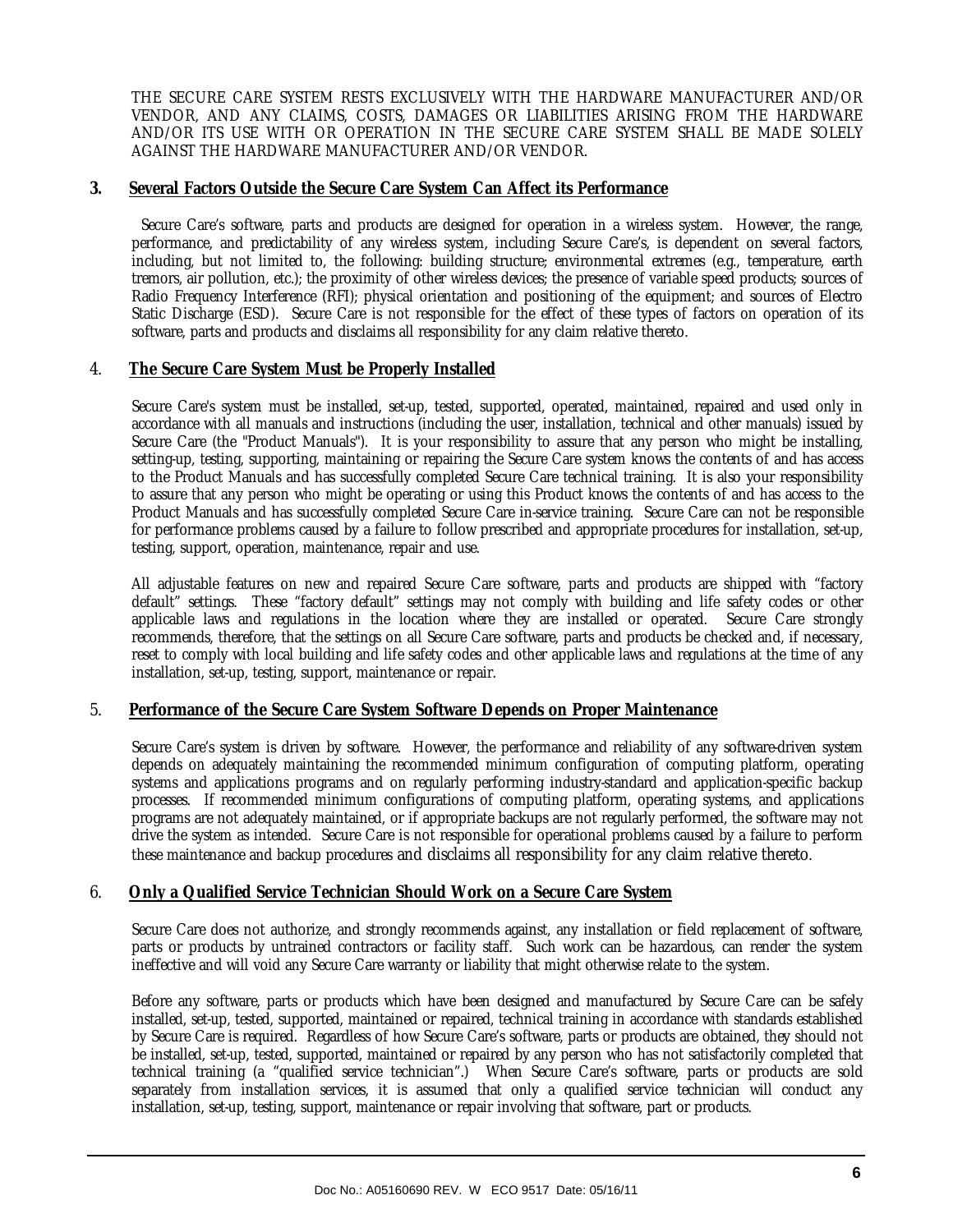#### 7. **Any Work Must Comply with Electrical and Life Safety Codes**

It is important that any installation, set-up, testing, support, operation, maintenance, repair or use involving the system comply with all local and national electrical and life safety codes. If you have any questions about compliance with those codes, please contact your local authorities.

#### 8. **Immediately Have Replacements or Repairs Checked On-Site by a Qualified Service Technician**

Secure Care receives and responds to telephone and dial-in inquires (the "Help Line") about its software, parts and products for the purpose of discussing users' experiences with Secure Care's system, helping users better understand how their systems work, and providing ideas about what may be causing difficulties. However, Secure Care cannot accurately diagnose the cause of any problems or give complete instructions on how to fix problems over the telephone or Internet. The only way to assure that software, parts or products are installed, set-up, tested, supported, maintained or repaired correctly or that a Secure Care system is functioning properly is to have it examined on site by a qualified service technician. In addition, Secure Care software, parts and products cannot be operated or used correctly by anyone who has not successfully completed Secure Care in-service training. Secure Care's Help Line is not a substitute for on-site diagnosis and servicing by a qualified service technician or for successful completion of Secure Care in-service training. Secure Care strongly recommends that any installation, set-up, testing, support, maintenance or repair of a system that is performed by a person who has not satisfactorily completed technical training in accordance with standards established by Secure Care be immediately checked on-site by a qualified service technician.

WARNING: EVEN SLIGHT MODIFICATIONS TO THE SYSTEM OR CHANGES IN THE OPERATING ENVIRONMENT MAY CAUSE SECURE CARE'S SYSTEM TO MALFUNCTION. THE ONLY WAY TO ASSURE THAT SECURE CARE'S SYSTEM HAS BEEN INSTALLED, SET-UP, TESTED, SUPPORTED, MAINTAINED AND REPAIRED CORRECTLY IS TO HAVE A QUALIFIED SERVICE TECHNICIAN DO THE WORK.

#### **9. The Secure Care System is not a Substitute for Careful Identification and Monitoring by Professional Staff**

Secure Care's software, parts and products have been designed to augment a facility's reasonable procedures for protecting residents, patients, and infants. However, no system or combination of procedures and equipment can eliminate all risk or assure complete security. Secure Care's system is not intended as a substitute for the careful identification and monitoring of residents, patients, and infants by a facility's professional staff.

Revised 11/16/07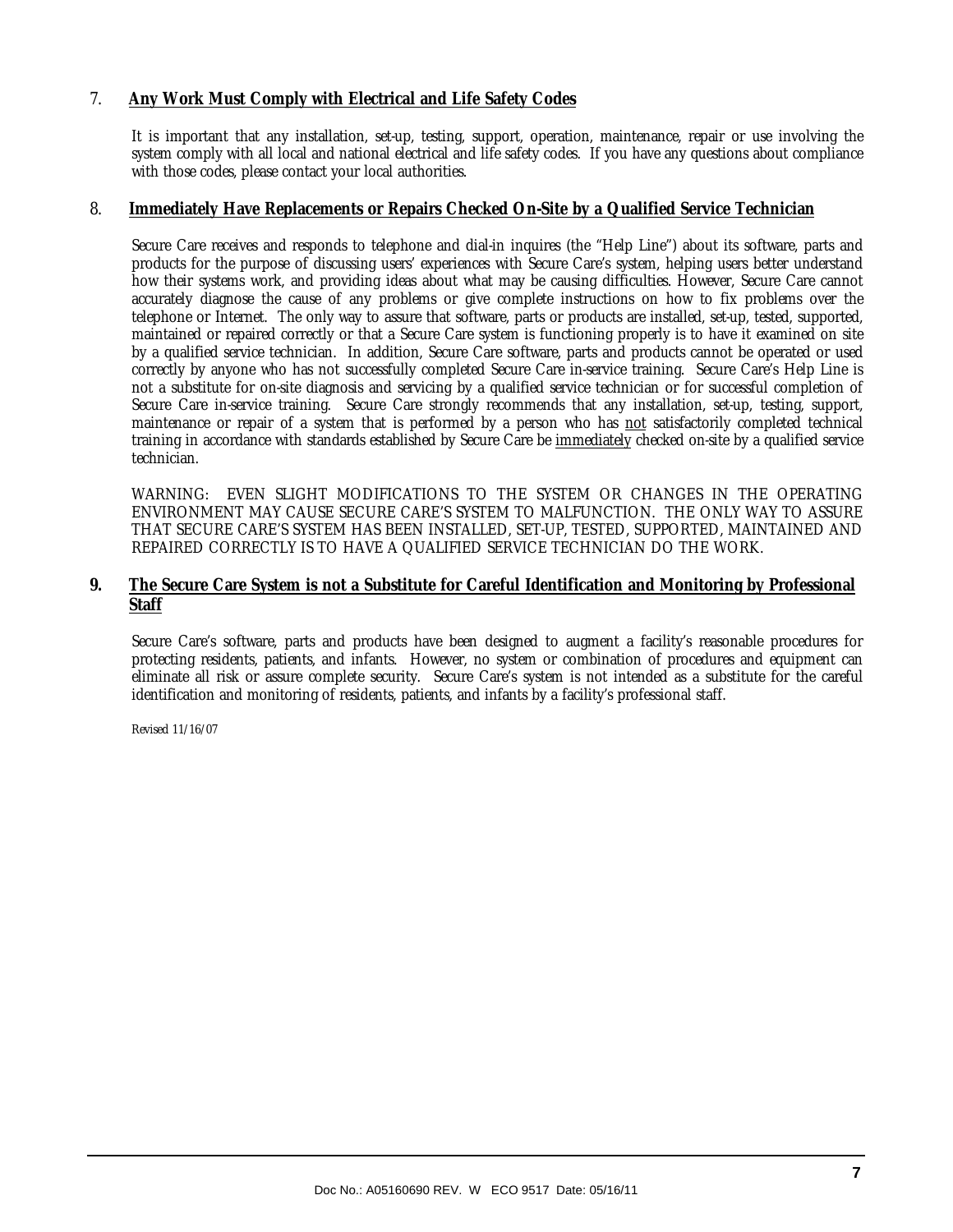## **SECTION 2 POWER AND GROUNDING REQUIREMENTS**

A 110VAC (220VAC) duplex outlet (2A) with external ground wire is required within 12 feet (3.7 meters) of each Advantage 500DE Exit location. Proper grounding is critical to the safe operation of the Advantage 500DE.

**NOTE: Do not extend the power supply cord or ground wire attached to the Advantage 500DE panel. The maximum distance between a power outlet and Advantage 500DE panel is 12 feet (3.7 meters)**.



**Figure 2-1 Advantage 500DE Ground Connection Requirements**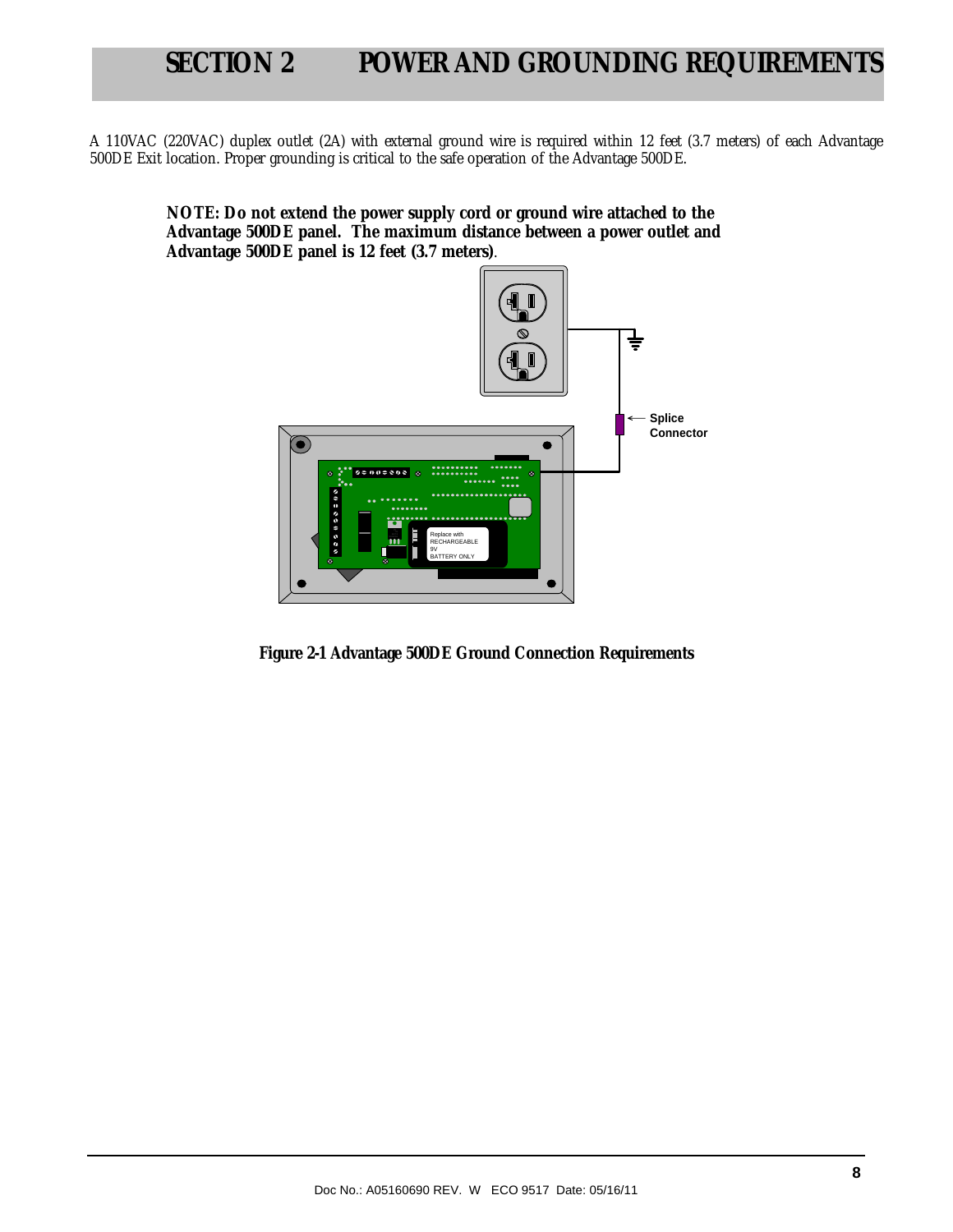## **SECTION 3 TYPICAL INSTALLATION**

#### **NOTE: All life safety and electrical codes must be strictly followed.**

- **1.** Seek prior approval from the local life/fire safety officials before installing the Advantage 500DE locking system.
- **2.** Identify all equipment to be installed and inspect for any damage that may have resulted during shipment. If damage is found notify the carrier immediately and arrange for inspection. Be sure to retain all packing material.
- **3.** Run all Nurse Station and fire alarm cables.
- **4.** Determine the location of the Advantage 500DE Exit Panel and cut holes in the wallboard as needed. Mount surface mount boxes if required.
- **5.** Mount the electromagnetic lock in strict accordance with the manufacturer instructions.
- **6.** Mount the magnetic door contacts on the swing edge of the door.
- **7.** Route all wires into the Exit Panel box. (Door contact, Nurse Station, Exit Panel power, Magnetic Lock, etc...)
- **8.** Prepare all wires for connection to the Advantage 500DE Exit Panel.
- **9.** Determine the location for the Nurse Station and cut hole in wallboard or mount surface mount box as needed.
- **10.** Route Nurse Station cables into the mounting box and prepare wire for connection to the Nurse Station.
- **11.** Make all wiring connections as shown on the following pages.
- **12.** Plug in all power supplies and batteries on the Advantage 500DE Exit Panel as well as the Nurse Station.
- **13.** The system is now ready for testing.
- **14.** Once all connections have been made and the equipment tested for proper operation, the facility's fire alarm service company makes the connection to the fire alarm control panel.

#### **NOTE: Up to eight 500DE panels can be interfaced to a single relay in the fire alarm control panel. See the fire alarm connection section of the Manual for more details.**

- **15.** Test the fire alarm interface connection by placing the fire alarm system into an alarm mode. **All locks should immediately release**.
- **16.** The system should now be operational and your local distributor should provide in-service training.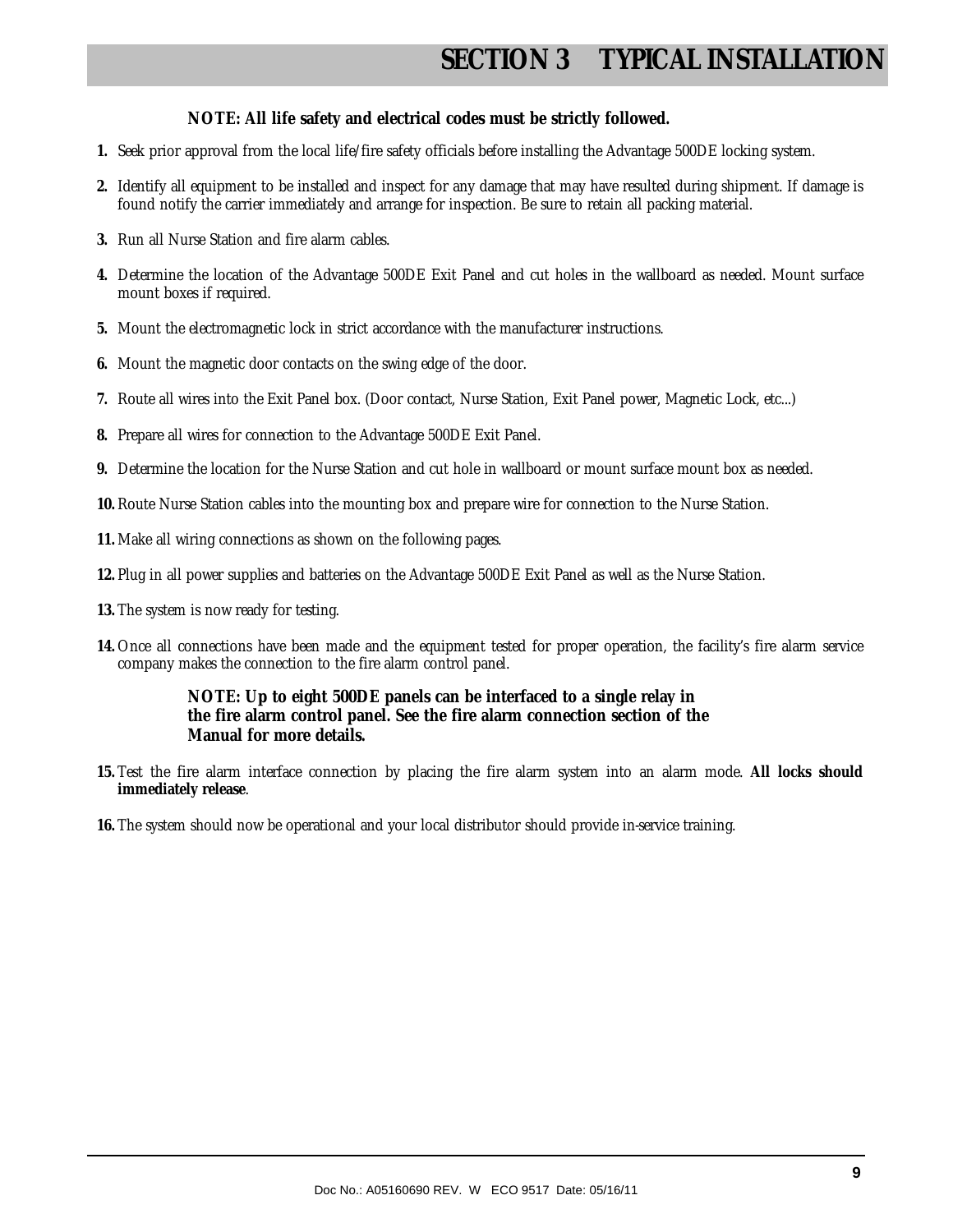## **SECTION 4 SPECIFICATIONS**

- Input Power: 9VDC, 200mA Plug-in Wall Adapter
- Backup power: 9VDC 180mAh (Rechargeable Battery)
- Relay: 30VDC, 1A. max.
- Push Button: Normally Open switch
- Lock Voltage: 12VDC, 450mA max.
- Fire Alarm: Normally Open, closure on alarm
- External Keypad Connector
- Three (Form C) dry contacts
- Mounting box:
	- o Flush Mount Box (Part # A10000210) (3-1/2" x 5-3/8 ")
	- o Surface Mount Box (Part # 401) (4-1/2" x 6-3/8")
- Wire:SCP Part # 432 24AWG, four-conductor, shielded wire should be run from each exit back to the Nurse Station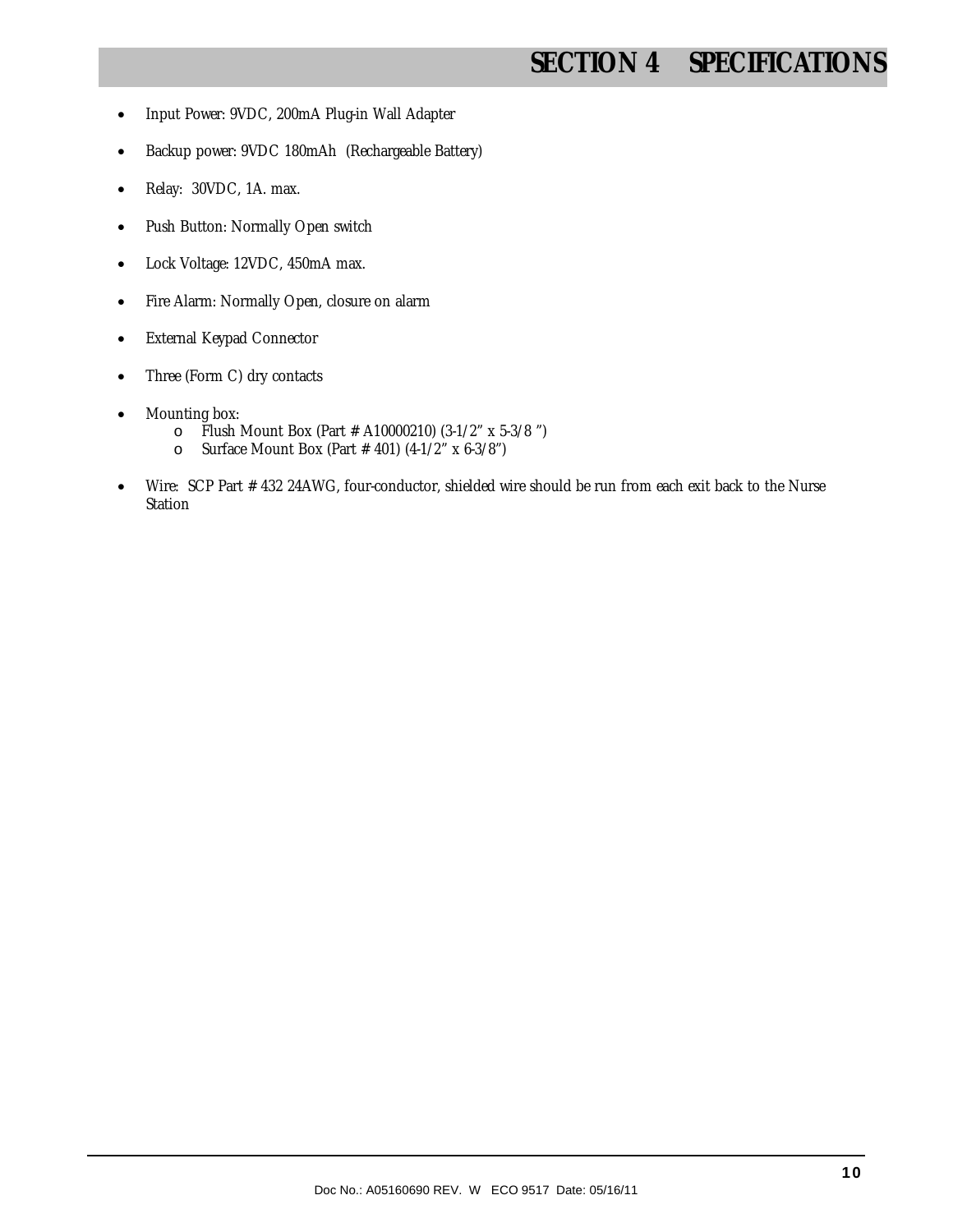

**Figure 5-1 Advantage 500DE Exit Panel, Front View** 



**Figure 5-2 Advantage 500DE Exit Panel, Rear View**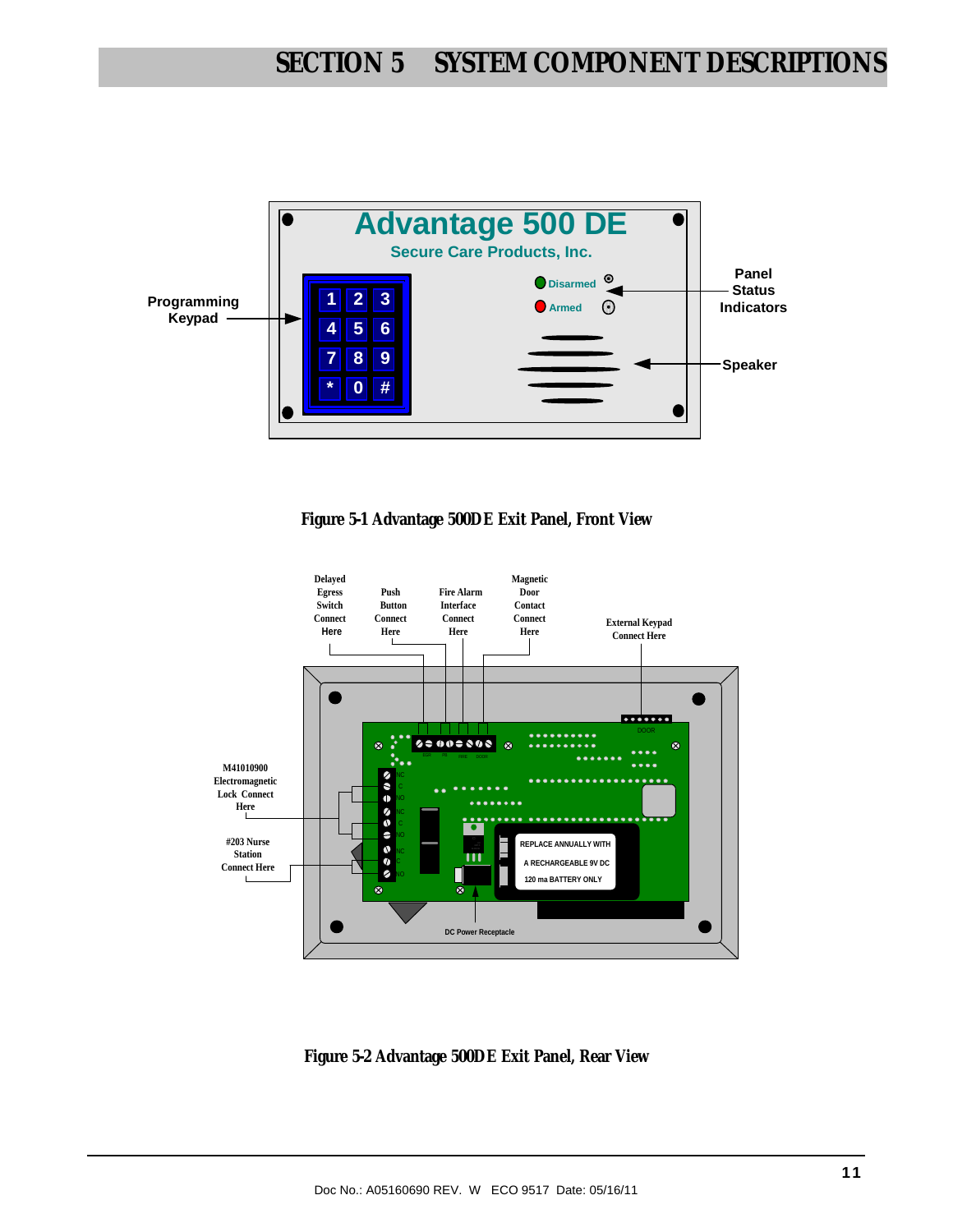## **SECTION 6 STANDARD FEATURES**

#### **Standard operation**

The Advantage 500DE panel is normally armed. To exit through the protected door, enter a valid escort code into the keypad and open the door. Any time the door is opened without entering a valid escort code into the keypad, the alarm will sound. When the A41010900 electromagnetic lock is used, the door is normally locked restricting access to authorized staff members.

#### **PM mode of operation**

The Advantage 500DE panel can be programmed to unlock or disarm during certain hours of the day, it then will automatically lock and unlock at the specified times. These specific times are programmed into the panel by following the PM programming instructions provided in this Manual. (See *Section 8*.)

#### **Delayed Egress timing control**

When used with the A41010900 electromagnetic lock, the Advantage 500DE panel controls the delayed egress function of the system. Per Life Safety Code 101, this feature must be used any time the Advantage 500DE system is used with the A41010900 electromagnetic lock on any door which is designated as an emergency exit door. Delayed Egress timing is selectable for 15 or 30 seconds.

#### **NOTE: Local officials must approve, in writing, 30-second egress timing prior to use.**

#### **Anti-tailgate**

This feature re-arms the door automatically after an authorized staff member has passed through the door and it closes. This prevents unauthorized people from waiting until the staff member passes through the door and exiting without creating an alarm condition.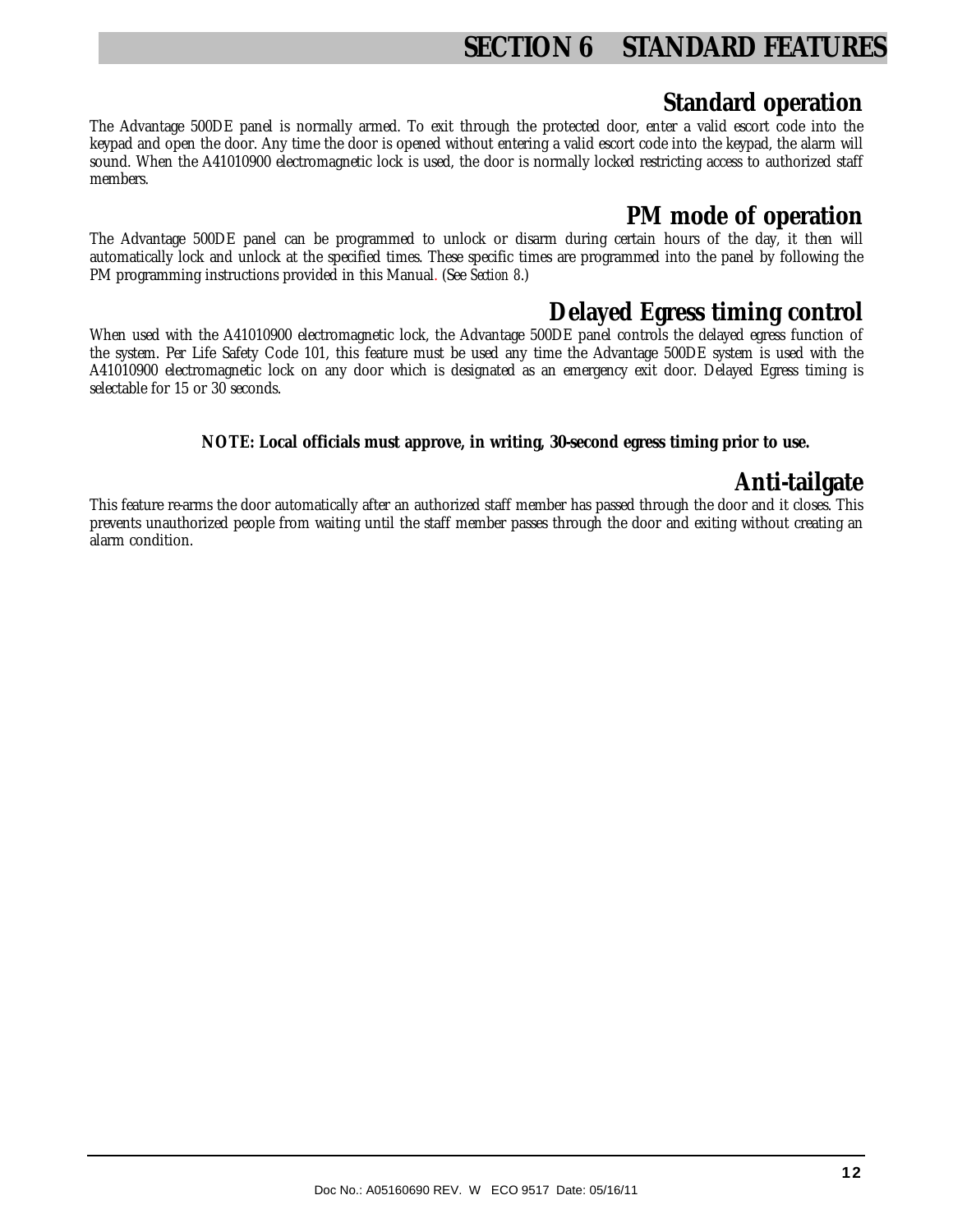#### **Single or Double Nurse Station Connections**



Connect SCP Part #432 cable to the Nurse Station relay on the Advantage 500DE and the input ports on the #203 Nurse Station as shown in Fig. 7-1. The #203 Nurse Station will alarm when the Advantage 500DE Panel alarms. When connecting multiple #203 Nurse Stations to the Advantage 500DE Panel the Nurse Stations must be wired in parallel.

#### **Sounder Connections**



**Figure 7-2 Advantage 500DE to Sounder Connections** 

Connect the positive lead of the DC transformer to the positive side of the sounder. Connect the negative lead to one side of the nurse relay. Run a jumper wire from the other side of the nurse relay to the negative side of the sounder.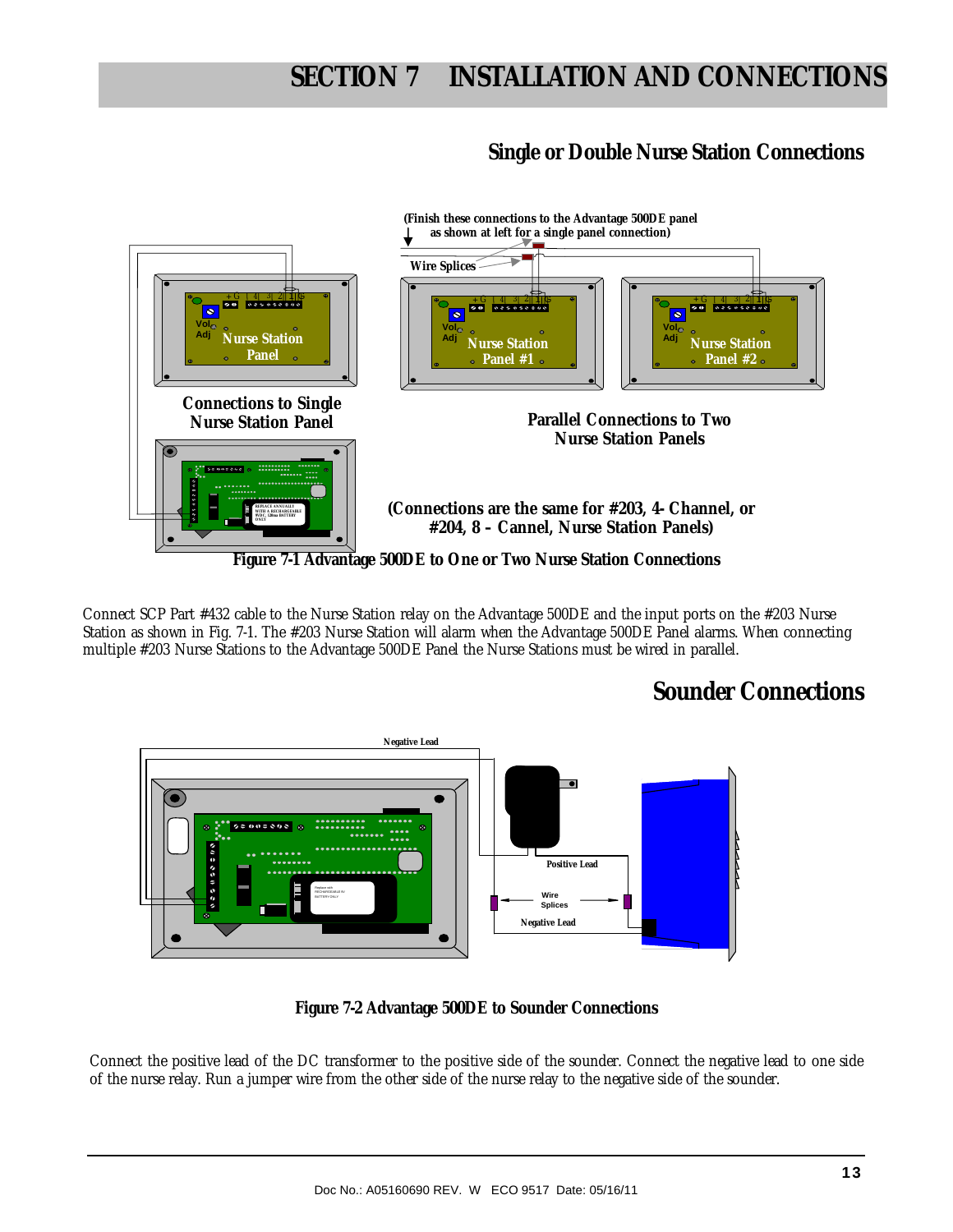#### **Single or Double Magnetic Door Contact Connections**

Using SCP Part #427 cable supplied in the kit, twist the red and black wires together, and the green and yellow wires together. This will provide the two conductors shown in Fig. 7-3. Connect red/black combination to one screw terminal and the green/yellow to the other screw terminal. There is no polarity issue when connecting these leads to these screw terminals. Now connect the two conductors to the leads on the magnetic door contacts as shown.

**NOTE: Install the magnetic contacts approximately 1/4 inch (6mm) apart. The magnetic contacts should not touch when the door is closed.** 

**NOTE: When connecting a double 2 set of magnetic door contacts, splice the door magnetic contacts in series as show at the right below.** 



**Figure 7-3 Advantage 500DE to One or Two Sets of Magnetic Door Contacts Connections**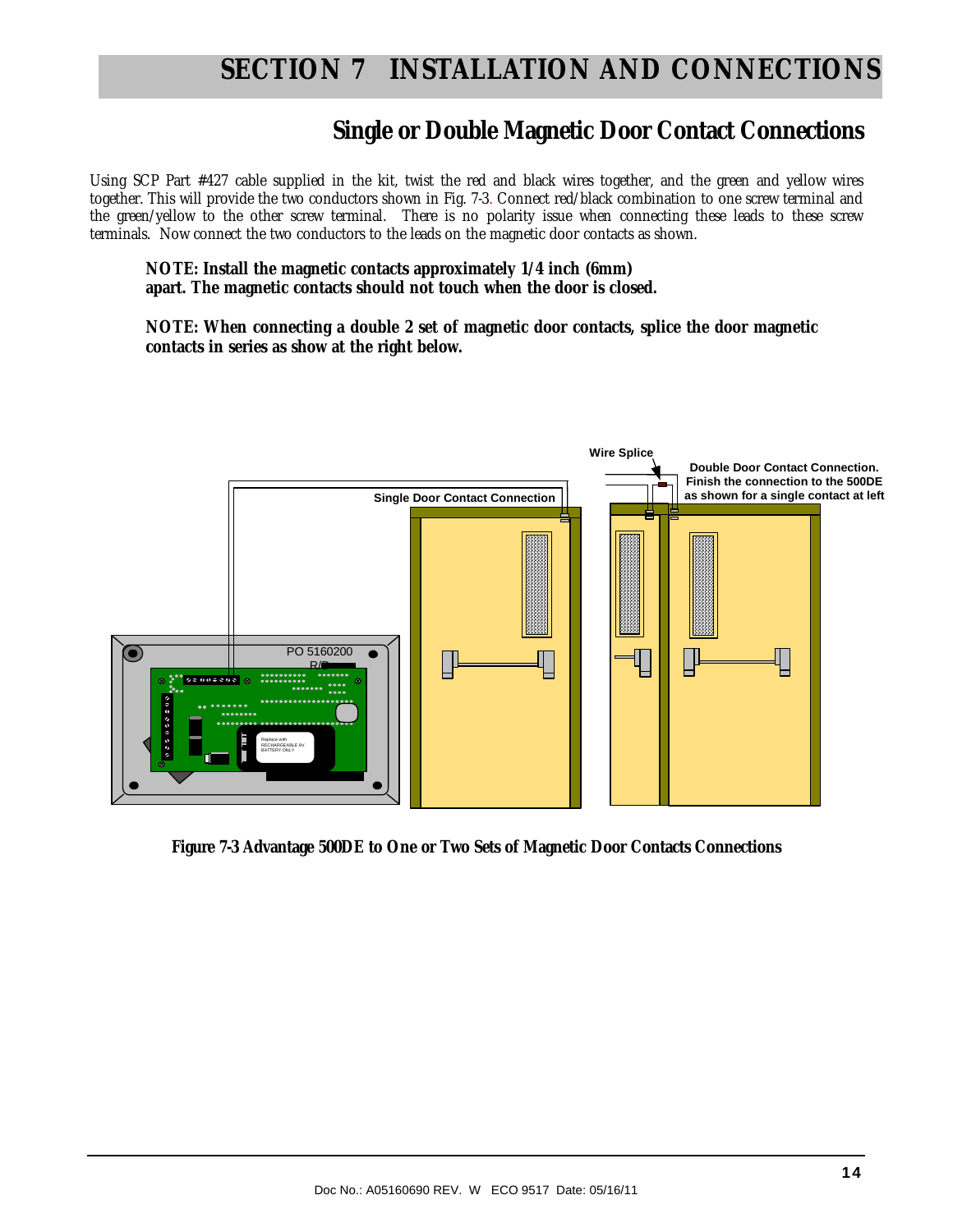## **(Normally Open) Push Button (P/N A04150900) Connections**

**NOTE: The use of release devices which provide a maintained closure are not recommended for use with Advantage 500DE.** 





Use SCP Part #427 cable to connect the Push Button to the Advantage 500DE panel. When the Push Button is activated the escort delay feature is activated and the door will become disarmed for the programmed exit delay. (See programming section of this Manual (*Section 8*) for setting and/or changing the escort delay time.)

#### **Remote Keypad Connections**

When connecting the Remote Keypad connect the ribbon cable as shown below in Fig. 7-5. Figure 7-5 is intended as a reference to show that no matter the orientation of the Advantage 500DE panel with respect to the Remote Keypad, the connections at each end of the ribbon cable should match as shown.

 Available Ribbon Cables Part #  $A05031031 = 2$  feet Part # A05031032 = 10 feet Part # A05031033 = 15 feet Part # A05031034 = 30 feet



**Figure 7-5 Advantage 500DE to Remote Keypad Connections**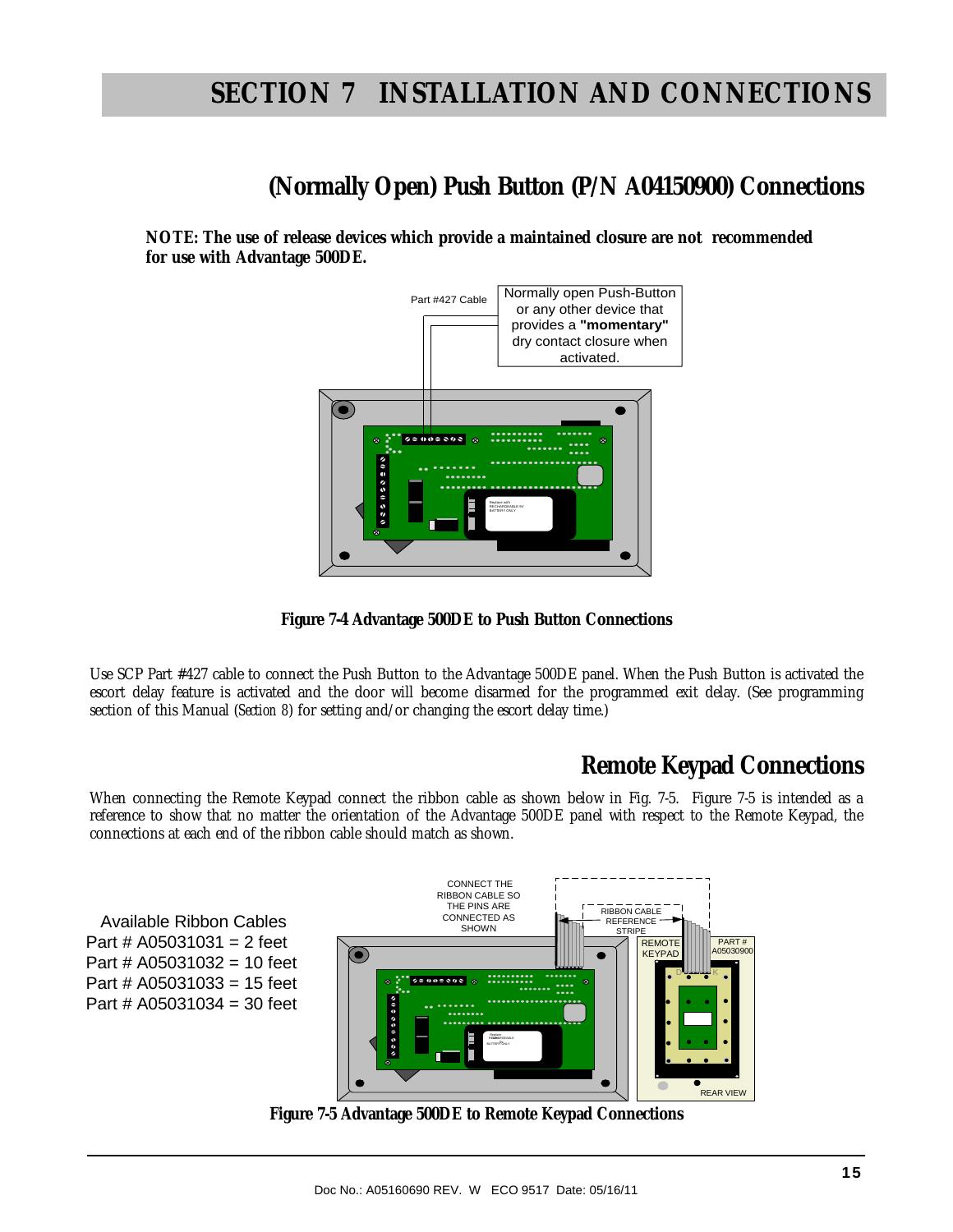#### **Electromagnetic Lock Connections**

#### **Connecting a single electromagnetic lock to the Advantage 500DE panel**

Refer to the manufacturer's instructions provided with the lock for proper mounting of the lock. Refer to Fig. 7-6 below for connection to the Advantage 500DE Panel. Use 20AWG, four-conductor wire for connections. Use the red and black conductors for the power connection. The green and white conductors are for connection of the delayed egress switch. (Also see the delayed egress connection information in this Section of the Manual.)



**Figure 7-6 Advantage 500DE to Electromagnetic Lock Connections** 

**NOTE: When using electromagnetic locks, the system must be interfaced to the building's fire alarm control system. A (normally open) dry contact relay is required in the fire alarm control panel for connection to the Advantage 500DE system. Up to eight Advantage 500DE panels can be interfaced to this relay. If your application includes more than eight units then multiple relays are required. (See** *Fire Alarm Connections* **in this section of the Manual for more details.)** 



**Figure 7-7 Advantage 500DE to Two Electromagnetic Lock Connections** 

#### **Connecting multiple electromagnetic locks to the Advantage 500DE Exit Panel**

Refer to the manufacturer's instructions provided with the lock for proper mounting of the lock. Refer to Fig. 7-7 for connection to the Advantage 500DE Exit Panel . Use 20AWG, four-conductor cable for the connection. Use the red and black conductors for the power connection. The green and white conductors are used for connection to the delayed egress switch.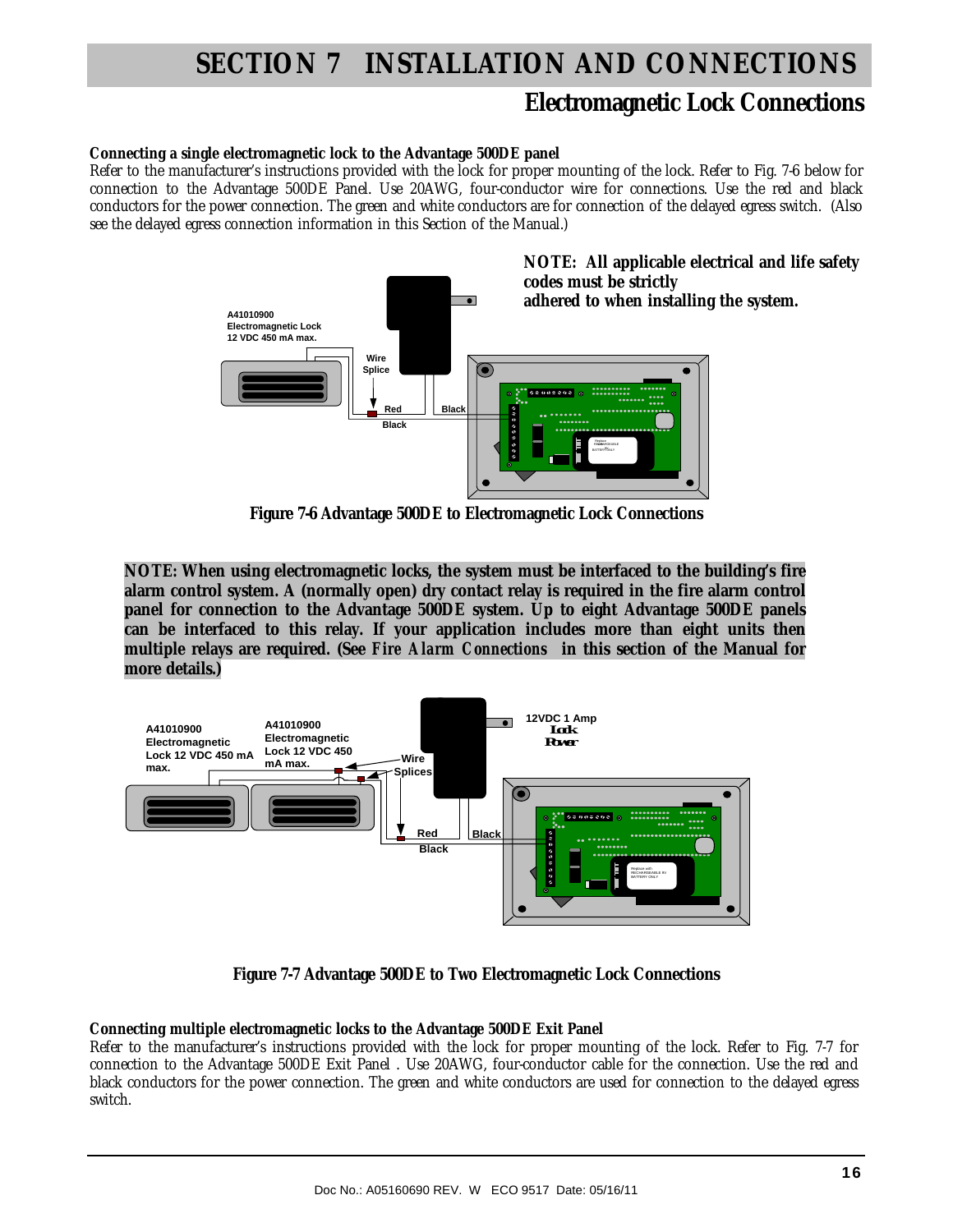#### **Delayed Egress Switch Connections**

#### **Connecting the Delayed Egress Switch to the Advantage 500DE System (A41010900 Lock only)**

Refer to the manufacturer's instructions provided with the lock for proper mounting of the lock. Refer to Fig. 7-8 in this Manual for connections to the Advantage 500DE panel. Use 20AWG, four-conductor cable for connections. The green and white conductors are used for connection to the delayed egress switch. All applicable electrical and life safety codes must be strictly adhered to when installing the systems. Refer to manufacturer's instructions for details of proper delayed egress operation. (See *Section 10* of this Manual for delayed egress programming details.)



**Figure 7-8 Advantage 500DE to Egress Switch Connections** 

#### **NOTE: Delayed egress switches are wired in parallel.**

#### **Connecting multiple Delayed Egress switches to the Advantage 500DE Panel**

Refer to the manufacturer's instructions provided with the lock for proper mounting of the lock. Refer to Fig. 7-8 for connection to the Advantage 500DE panel. Use 20AWG, four-conductor cable for connections. The green and white conductors are used for connection to the delayed egress switch. All applicable electrical and life safety codes must be strictly adhered to when installing the systems. Refer to manufacturer's instructions for details of proper delayed egress operation. (See *Section 10* of this Manual for delayed egress programming details.)



**Figure 7-9 Advantage 500DE to Two Egress Switch Connections**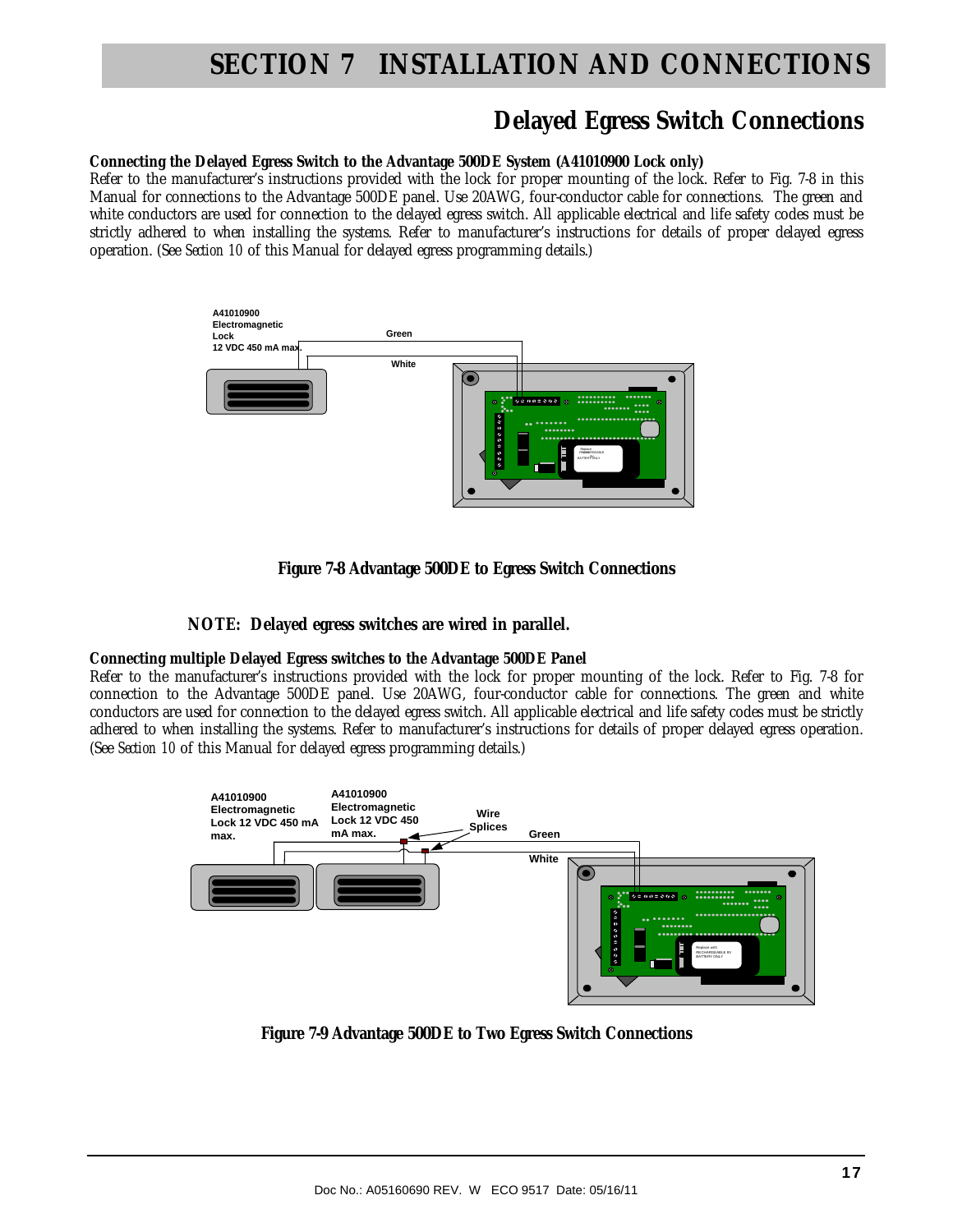#### **Single Panel Fire Alarm Connections**

**NOTE: After completing the fire alarm connection, the fire alarm system must be placed into an alarm condition to verify immediate release of all locks.** 

**NOTE: Prior to 10/20/97, the Nurse Station Panel would alarm during fire alarm condition. After 10/20/97, the Nurse Station Panel does not alarm during fire alarm condition.** 



**Figure 7-10 Advantage 500DE to a Fire Alarm System Connections** 

**Connecting an Advantage 500DE panel to the fire alarm control panel.**

Use SCP Part #438 Fire Alarm cables for connection of the Advantage 500DE to the fire alarm panel. Up to eight Advantage 500DE panels can be connected in parallel to a normally open, dry relay contact in the fire alarm control panel.



 **NOTE: Per NFPA-101, any locking device installed on a designated emergency exit door must be overridden by the fire alarm control panel in case of fire alarm activation. A qualified fire alarm technician must complete fire alarm connections.** 

**Do not connect more than eight panels in parallel to a single fire alarm relay. Doing so could result in failure of the fire alarm release feature during a fire alarm emergency.**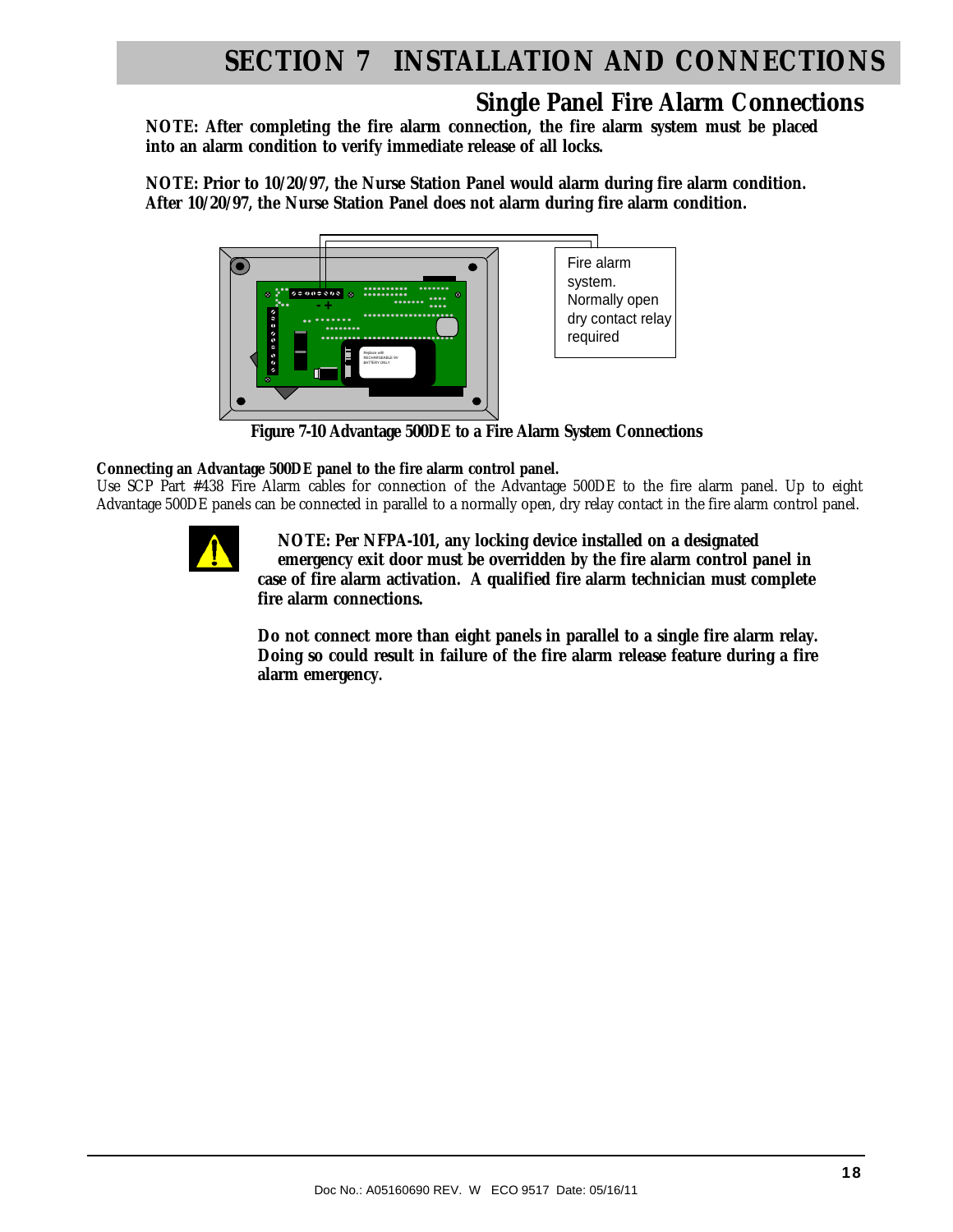#### **Multiple Panel Fire Alarm Connections**

**NOTE: After completing the fire alarm connection, the fire alarm system must be placed into an alarm condition to verify immediate release of all locks.** 

**NOTE: Prior to 10/20/97, the Nurse Station Panel would alarm during fire alarm condition. After 10/20/97, the Nurse Station Panel does not alarm during fire alarm condition.** 



 **Figure 7-11 Multiple Advantage 500DE's and Fire Alarm Control Panel Connections** 

 **Connecting multiple Advantage 500DE panels to the fire alarm control panel.** 

Use SCP Part #438 fire alarm cables for connection of the Advantage 500DE to the fire alarm control panel. Up to eight Advantage 500DE panels can be connected in parallel to a normally open, dry relay contact in the fire alarm control panel.



 **NOTE: Per NFPA-101 any locking device installed on a designated emergency exit door must be overridden by the fire alarm control panel in case of fire alarm activation.** 

 **Do not connect more than eight panels in parallel to a single fire alarm relay. Doing so could result in failure of the fire alarm release feature during a fire alarm.**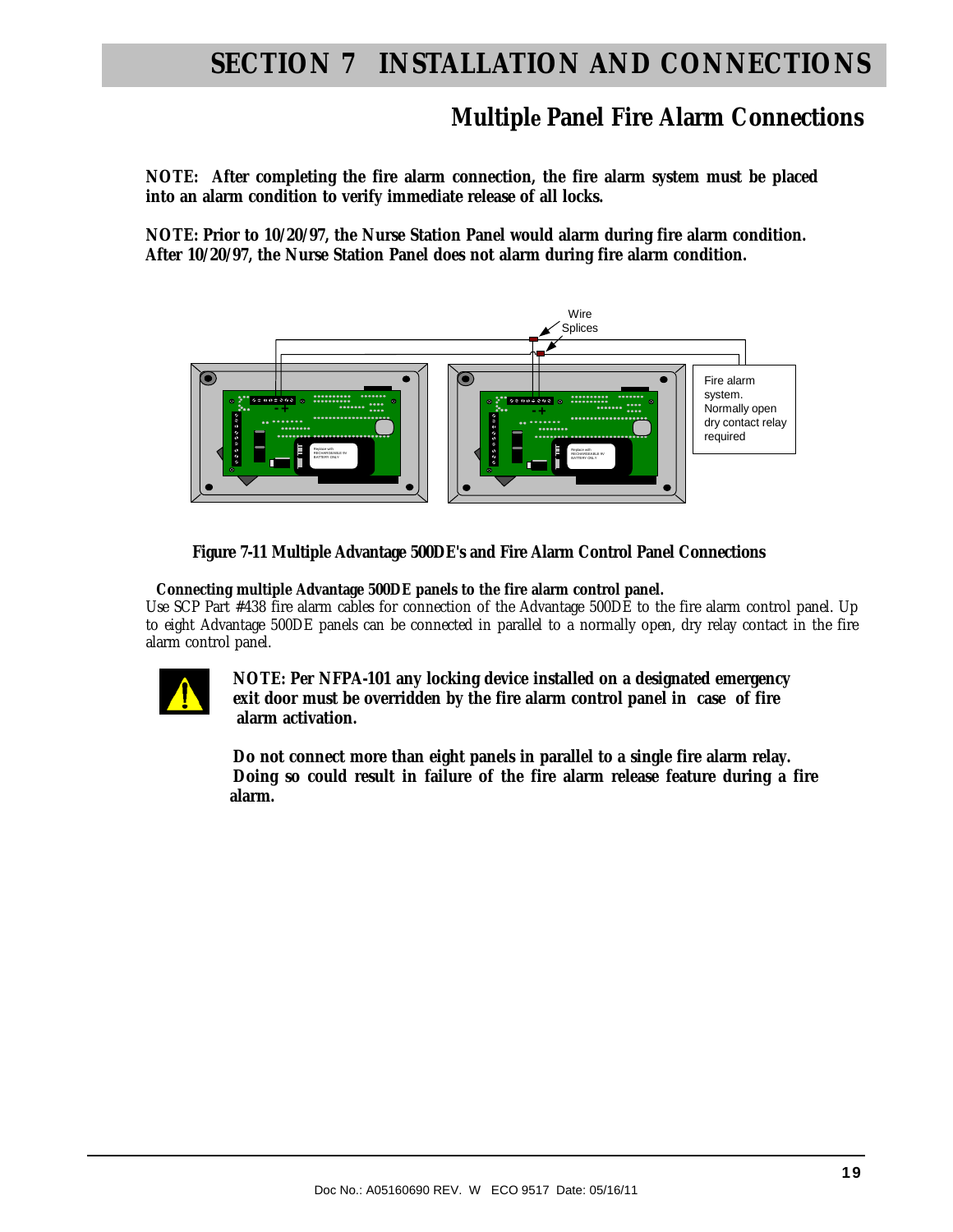## **SECTION 8 PROGRAMMING INSTRUCTIONS**

#### **Basic Panel Operation**

The **factory default settings** for the Advantage 500DE are as follows: armed 24 hours per day, with a reset code of \*234, and an authorized entry/exit escort time of 30 seconds.

If connected only to a set of door contacts, it is an **access control perimeter alarm**. (*Section 9* of this Manual has more information on perimeter access control.) If the (4101SC) electromagnetic lock is connected to the Advantage 500DE, it becomes an **access control door locking system**. (*Section 10* of this Manual has more information on access control door locking.)

If the **green LED** is on, you can go through the door without causing an alarm.

If the **red LED** is on then either the door is locked or is armed, in which case an alarm will occur if the door is opened. However, if the primary or secondary reset code is entered, you may open the door without creating an alarm.

The anti-tailgate feature is always *enabled*. This feature automatically rearms the system when the door is closed following an authorized entry or exit regardless of how much time remains of the Authorized Entry Time.

## **Panel Initialization**

**Default:** *disabled*

To reset the panel to factory settings enter \*603 \*8675309999 and nine beeps will be heard. This will reset all programming to factory settings.

**Primary Reset Code:** any 3 digits proceeded by \* **Default:** *\*234* To change the primary reset code, enter \*567 (secondary code) \*9876543210#xxx#, one beep should be heard. The xxx is the new three-digit number to be used.

**Secondary Code:** any 3 digits proceeded by \*

**Default:** *\*567* To change the secondary reset code, enter \*567 (secondary code) \*9876543211#xxx#, one beep should be heard. The xxx is the new three-digit number to be used.

**Authorized Entry Time:** 15, 30, 60, or 120 seconds **Default:** *30 seconds*  To change, enter \*567 (secondary code) \* then the corresponding number (hold for one beep) 1= 15 seconds 2= 30 seconds 3= 60 seconds 4= 120 seconds

**Toggle on Toggle off**: **Default:** *armed*

To toggle **off** enter \*567 (secondary code) \*6 holding until 4 beeps are heard To toggle **on** enter \*567 (secondary code) \*6 holding until 1 beep is heard

#### **PM Program:** enabled or disabled

To enable PM Program enter \*567 (secondary code) \*7 holding until four beeps are heard. To disable PM Program enter \*567 (secondary code) \*8 holding until one beep is heard.

**Delayed Egress Timing:** 15 or 30 seconds **Default: 15 Seconds Default: 15 Seconds** 

#### **NOTE: Local officials must approve, in writing, 30-second egress timing prior to use.**

To change the delayed egress timing to 30 seconds, enter \*567 (secondary code) \*30, 2 beeps should be heard. To change the delayed egress timing to 15 seconds, enter \*567 (secondary code) \*15, 1 beep should be heard.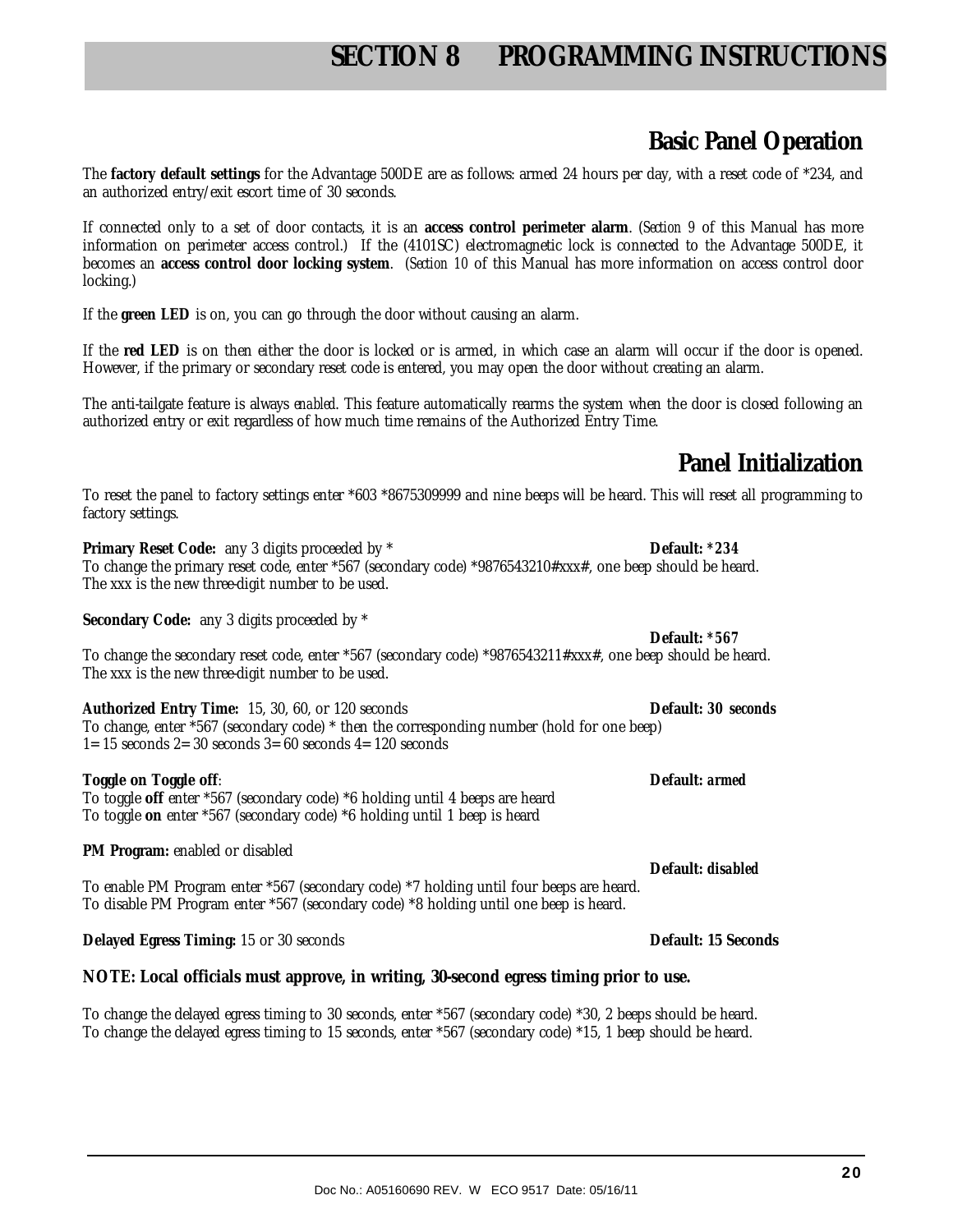## **SECTION 8 PROGRAMMING INSTRUCTIONS**

#### **Egress Activation for Nuisance Silent Default disabled** Default disabled

 Currently a beeping will sound for the first 3 seconds when there is pressure applied to the door. with the Nuisance Silent Feature enabled, it will silence the 3 second nuisance sound and will activate the egress process.

 To enable Nuisance Silent enter \*567\*9876543212 holding the 2 for 2 beeps To disable Nuisance Silent enter \*567\*9876543213 holding the 3 for 5 beeps  **NOTE: This feature is only available on the Base version and only after 6/30/2007** 

#### **Delayed Egress Release Time Default 15 Seconds**

Each Exit Panel controlling an electromagnetic lock has a required time period for pressure applied to a door to release the locking feature as required by NFPA 101. Refer to the NFPA 101 Life Safety Code or your local Fire Marshall/safety inspector for guidance on local requirements. The factory default delayed egress release time is fifteen (15) seconds.

To change the release time **from 15 to 30 seconds**, follow the listed steps without pausing for greater than one second between keystrokes.

1. Enter currently programmed secondary code \*567 \* 30 holding for 2 beeps

To change the release time **from 30 to 15 seconds,** follow the three listed steps without pausing for greater than one second between keystrokes.

1. Enter currently programmed secondary code \*567 \* 15 holding for 1 beep

**Software Version Verification:** To verify the version of the software installed in the panel, enter \*567 (secondary code) \*9876543215 and count the number of times the LED's blink. This will be the Software Version.

**Example:** 3 blinks… 7 blinks…10 blinks 9 blinks, the software version would be 3.7.0.9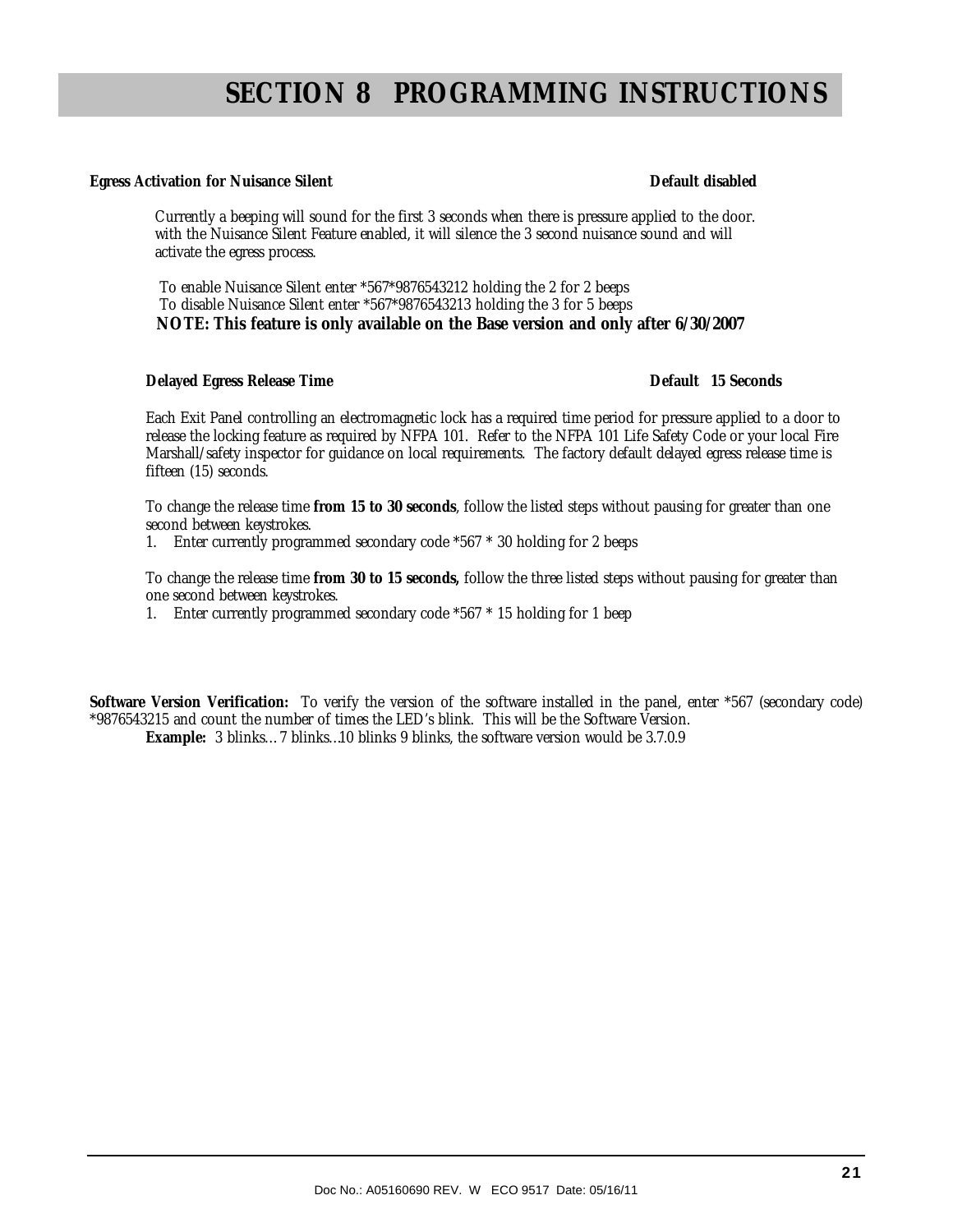## **SECTION 8 PROGRAMMING INSTRUCTIONS**

#### **Programming Options**

**Armed 24 hours per day, seven days per week**: No programming is required. This is the factory default condition.

**Same arm and disarm times seven days a week**:

- 1. Enter the programming by pressing \*567 \*987654321 and hold the "1" until you hear the panel beep once.
- 2. Enter the current day of the week: 1 = Monday, 2 = Tuesday, 3 = Wednesday,  $\ldots$  7 = Sunday You will hear two beeps.
- 3. Enter the current time of day. (Enter as military time. *Example 2:03PM would be 1403.*) You will hear three beeps.
- 4. Enter 0 which programs all days of the week the same. You will hear one beep.
- 5. Enter the time you want the exit to disarm. (Enter as military time. *Ex. 7:00AM would be 0700*) You will hear two beeps.
- 6. Enter the time you want the exit to arm. (Enter as military time. *Ex. 5:00PM would be 1700.*) You will hear three beeps.
- 7. To exit programming, press \* You will hear four beeps.
- 8. To activate the new PM Mode enter \*567 \*7 holding the 7 until you hear four beeps. **NOTE: It may take up to 10 seconds to hear the beeps.**
- **Same arm and disarm times during the week, but the weekend is armed 24 hours**:
- 1. Enter the programming by pressing \*567 \*987654321, holding the 1 until you hear one beep.
- 2. Enter the current day of the week: 1 = Monday, 2 = Tuesday, 3 = Wednesday,  $\ldots$  7 = Sunday You will hear two beeps.
- 3. Enter the current time of day, in military time. *Example 9:17 PM would be 2117.* You will hear three beeps.
- 4. Enter the day of the week to be programmed: 1 = Monday, 2 = Tuesday, 3 = Wednesday, ... 7 = Sunday You will hear one beep.
- 5. Enter the time of day the system will disarm itself. (Enter as military time.) You will hear two beeps.
- 6. Enter the time of day the system will arm itself. (Enter as military time.) You will hear three beeps. Continue using steps 4 through 6 until all days of the week have been programmed.
- 7. To exit the programming mode press \* You will hear four beeps
- **8.** To activate the new PM Mode enter \*567 \*7 holding the 7 until you hear four beeps. **NOTE: It may take up to 10 seconds to hear the beeps.**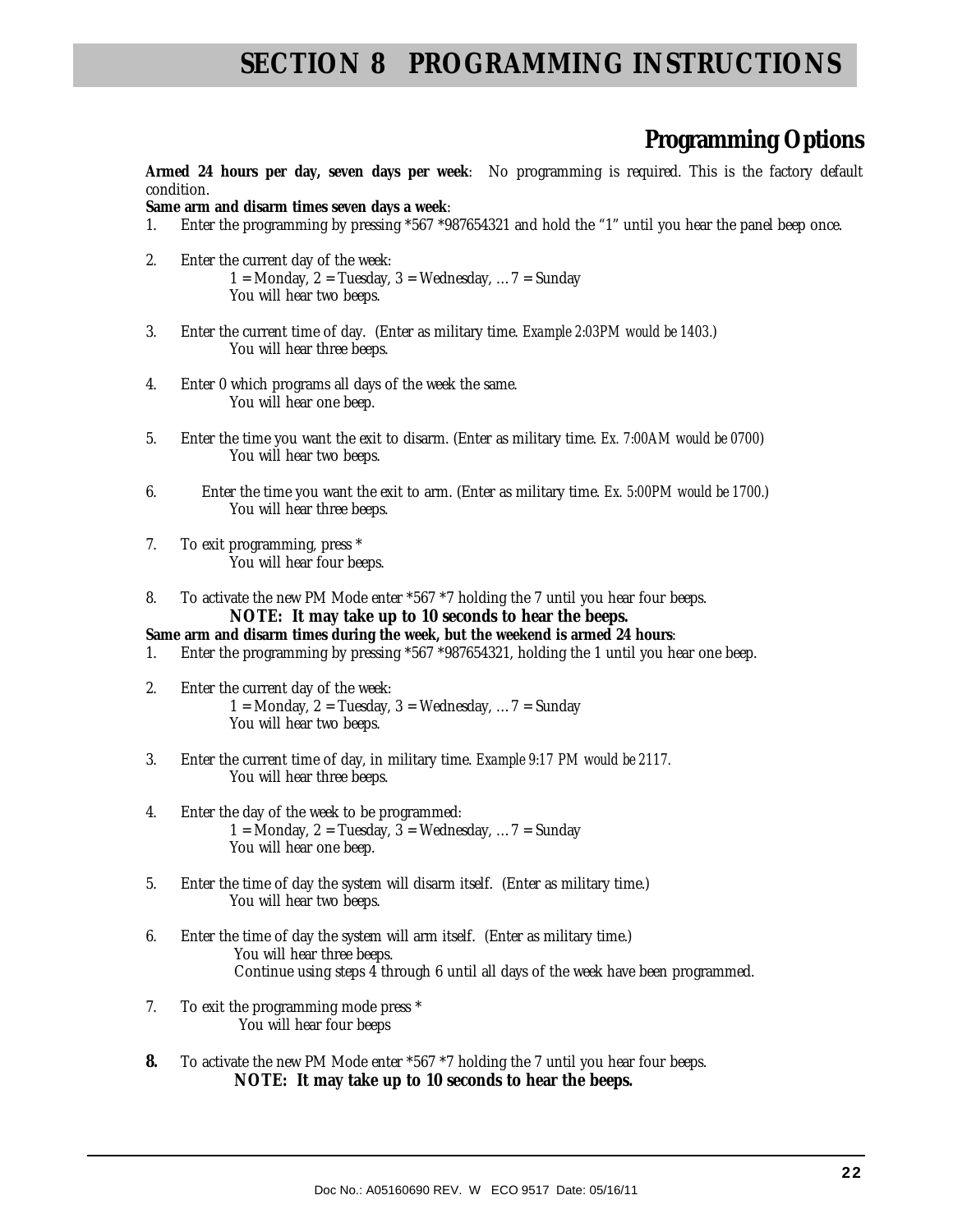#### **Different days will have different programs (one per day):**

- 1. Enter the programming by pressing \*567 \*987654321 holding the 1 until you hear the panel beep once.
- 2. Enter the current day of the week. 1 = Monday, 2 = Tuesday, 3 = Wednesday, ....  $7$  = Sunday You will hear two beeps.
- 3. Enter the current time of day, in military time. *Example 9:17 PM would be 2117.* You will hear three beeps.
- 4. Enter the day of the week to be programmed. 1 = Monday, 2 = Tuesday, 3 = Wednesday, ....  $7$  = Sunday You will hear one beep.
- 5. Enter the time of day the system will disarm itself. (Enter as military time.) You will hear two beeps.
- 6. Enter the time of day the system will arm itself. (Enter as military time.) You will hear three beeps. Continue using steps 4 through 6 until all days of the week have been programmed.
- 7. To exit programming mode press \* You will hear four beeps.
- 8. To activate the new PM Mode enter \*567 \*7 holding the 7 until you hear four beeps.

**NOTE: It may take up to 10 seconds to hear the beeps.**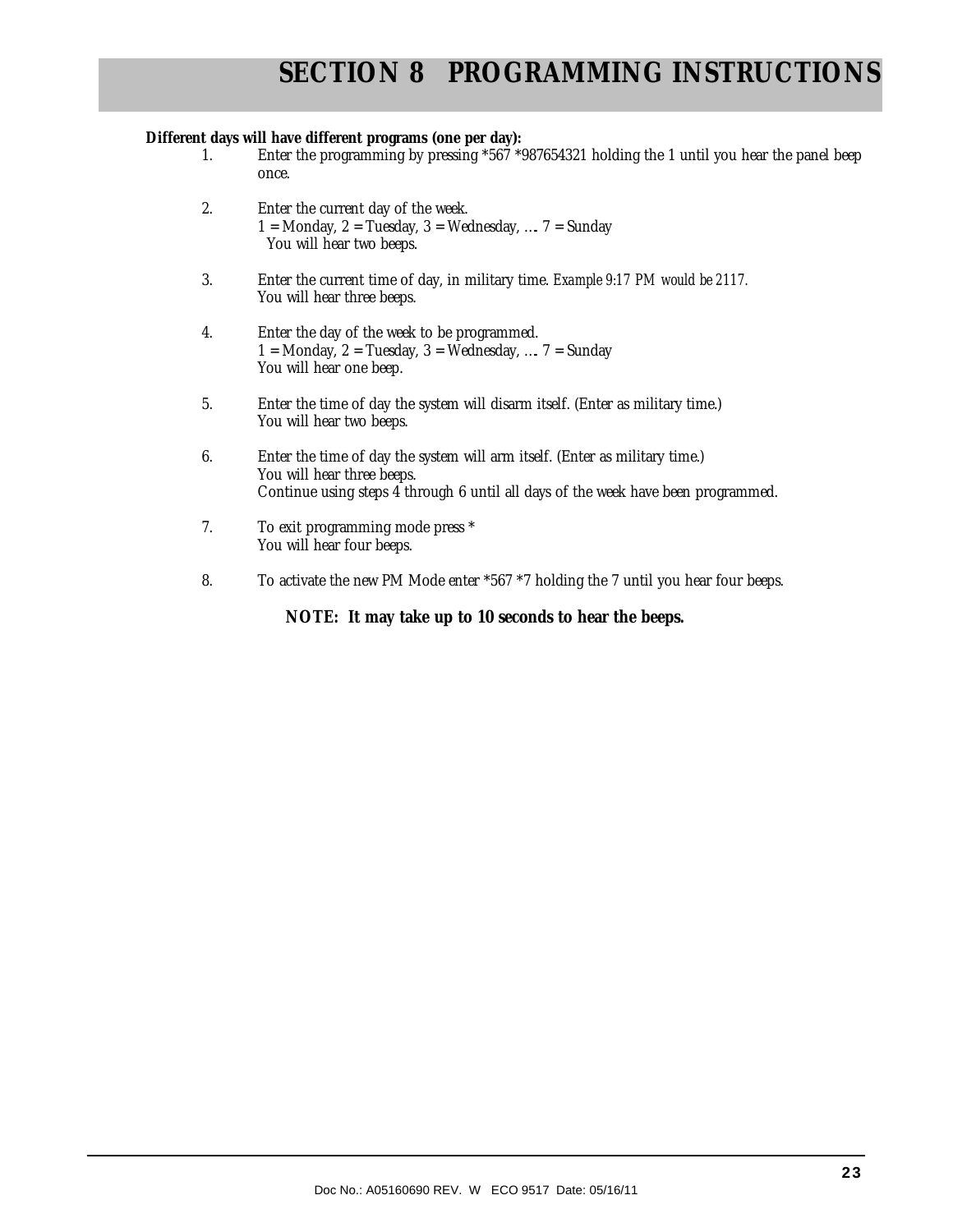## **SECTION 9 TESTING THE ADVANTAGE 500DE PERIMETER ACCESS CONTROL**

Verify that all wiring connections are complete and wired as shown in the diagrams in Section 7 of this manual.

The Advantage 500DE panel out of the box with power supplied should be in the armed mode and the red LED ON.

Open the door. The Advantage 500DE panel should alarm. The green and red LED's will flash and an audible alarm will sound from the Advantage 500DE panel. The #203 Nurse Station will also alarm if your system is so equipped. Close the door.

Enter the reset code into the keypad on the Advantage 500DE panel. (The factory default reset code is \*234. This code can be changed by following the programming instructions in this Manual.) The alarm will discontinue and the Advantage 500DE panel should again be in the armed mode with the red LED on.

## **RECOMMENDED WEEKLY TESTS**

#### **Testing the Escort and Anti-tailgate Features**

Enter the reset code into the keypad on the Advantage 500DE panel. The red LED should turn off and the green LED should turn on. Open the door. No alarm condition should be activated. **(This is the Escort Feature)** Now close the door, the Advantage 500DE panel should again be in the armed mode with the red LED on. **(This is the Anti-tailgate Feature)** 

## **Testing the Remote Keypad**

If a Remote Keypad has been installed with the Advantage 500DE panel, repeat the test for the Escort feature and the Antitailgate feature using the Remote Keypad.

#### **Testing the Remote Push Button**

If a remote Push Button has been installed with the Advantage 500DE panel, repeat the test for the Escort feature and the Anti-tailgate feature using the Push Button.

## **RECOMMENDED ANNUAL SERVICE**

## **Battery Replacement**

The battery should be replaced annually with a rechargeable 9VDC (NI-MH rechargeable battery SCP PN B15360501)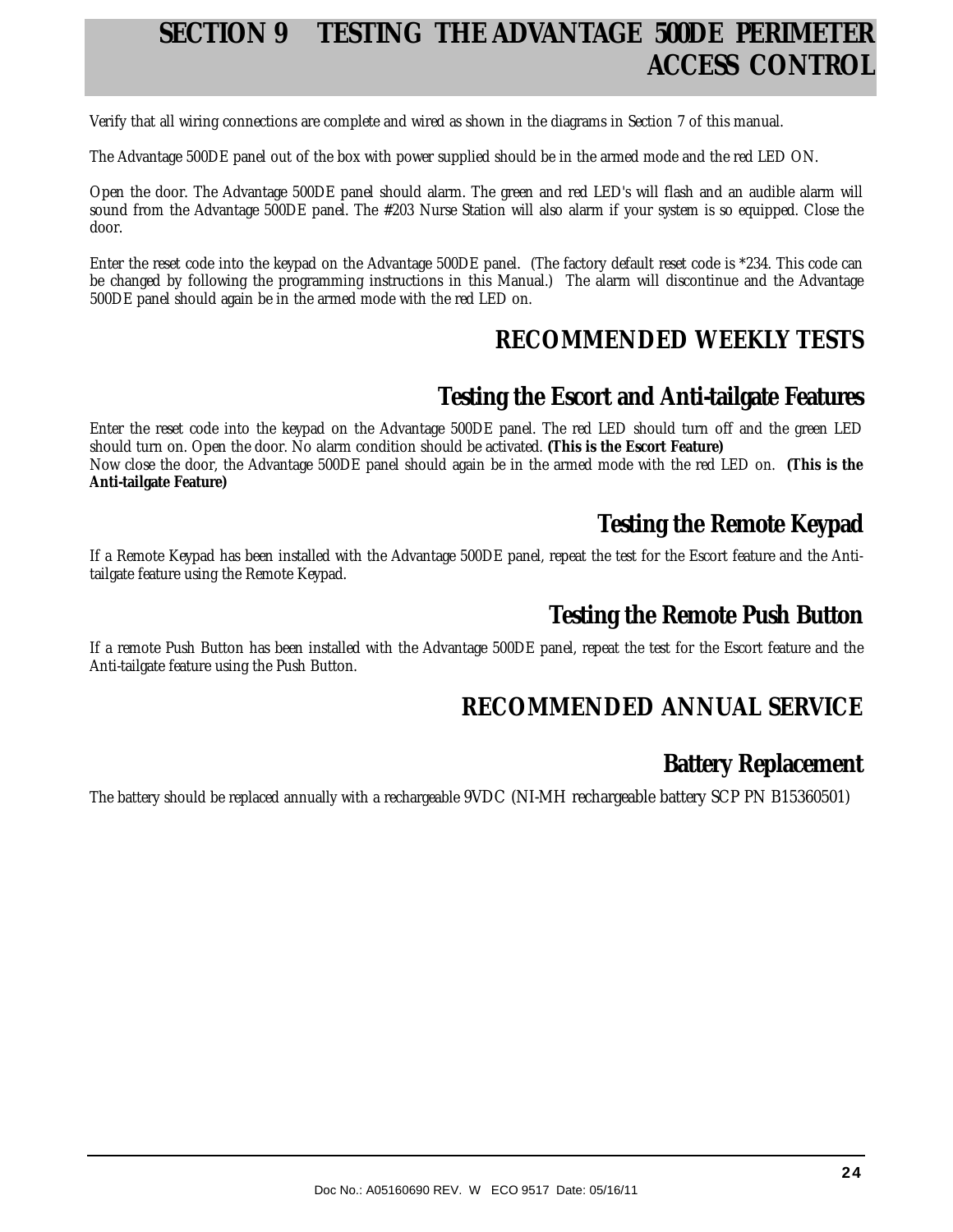## **SECTION 10 TESTING THE ADVANTAGE 500DE DELAYED EGRESS MAGNETIC LOCKING SYSTEM**

Verify that all wiring connections are complete and wired as shown in the diagrams in *Section 7* of this manual.

The Advantage 500DE panel out of the box with power supplied should be in the armed mode and the red LED ON., and the door equipped with the Magnetic Locking System should be LOCKED.

## **RECOMMENDED WEEKLY TESTS**

## **Testing the Escort and Anti-tailgate Features**

Enter the reset code into the keypad on the Advantage 500DE panel. The red LED should turn off and the green LED should turn on. Open the door. No alarm condition should be activated. **(This is the Escort Feature)** Now close the door. The red LED should immediately turn on, the Advantage 500DE panel should again be in the armed mode, and the door should again be locked. **(This is the Anti-tailgate Feature)**

#### **Testing the Delayed Egress feature**

With the door in the armed mode, apply pressure on the opening hardware of the door. The Advantage 500DE panel should begin to emit an audible indication that the delayed egress feature of the lock has been activated. Wait 15 (or 30) seconds, the door should unlock and open if pushed upon. Close the door. Enter the reset code into the keypad. The Advantage 500DE panel should reset and return to the armed mode.

#### **Testing the Door Status feature**

Enter the reset code into the keypad on the Advantage 500DE panel, the red LED should turn off and the green LED should turn on. Open the door. No alarm condition should be activated at this point. Keep the door open for 30 or more seconds. The Advantage 500DE panel should go into an alarm mode. Close the door and enter the reset code into the keypad. The Advantage 500DE panel should now be in the armed mode with the red LED on.

## **Testing the Remote Keypad**

If a Remote Keypad has been installed with the Advantage 500DE panel, repeat the test for the Escort feature and the Antitailgate feature using the Remote Keypad.

## **Testing the Remote Push Button**

If a remote Push Button has been installed with the Advantage 500DE panel, repeat the test for the Escort feature and the Anti-tailgate feature using the Push Button.

## **RECOMMENDED MONTHLY TESTS**

#### **Testing the Fire Alarm Release feature**

Place the fire alarm system into the alarm mode and verify that all locks release. The Advantage 500DE panel(s) should be in the fire alarm release alarm condition. Clear the Fire Alarm condition, the red LED(S) should turn on, the Advantage 500DE panel(s) should again be in the armed mode, and the door(s) should again be locked. After testing the Fire Alarm Release Feature, the Escort, Anti-tailgate and Door Status features should be retested as described above.

## **RECOMMENDED ANNUAL SERVICE**

## **Battery Replacement**

The battery should be replaced annually with a rechargeable9VDC (NI-MH rechargeable battery SCP PN B15360501)

.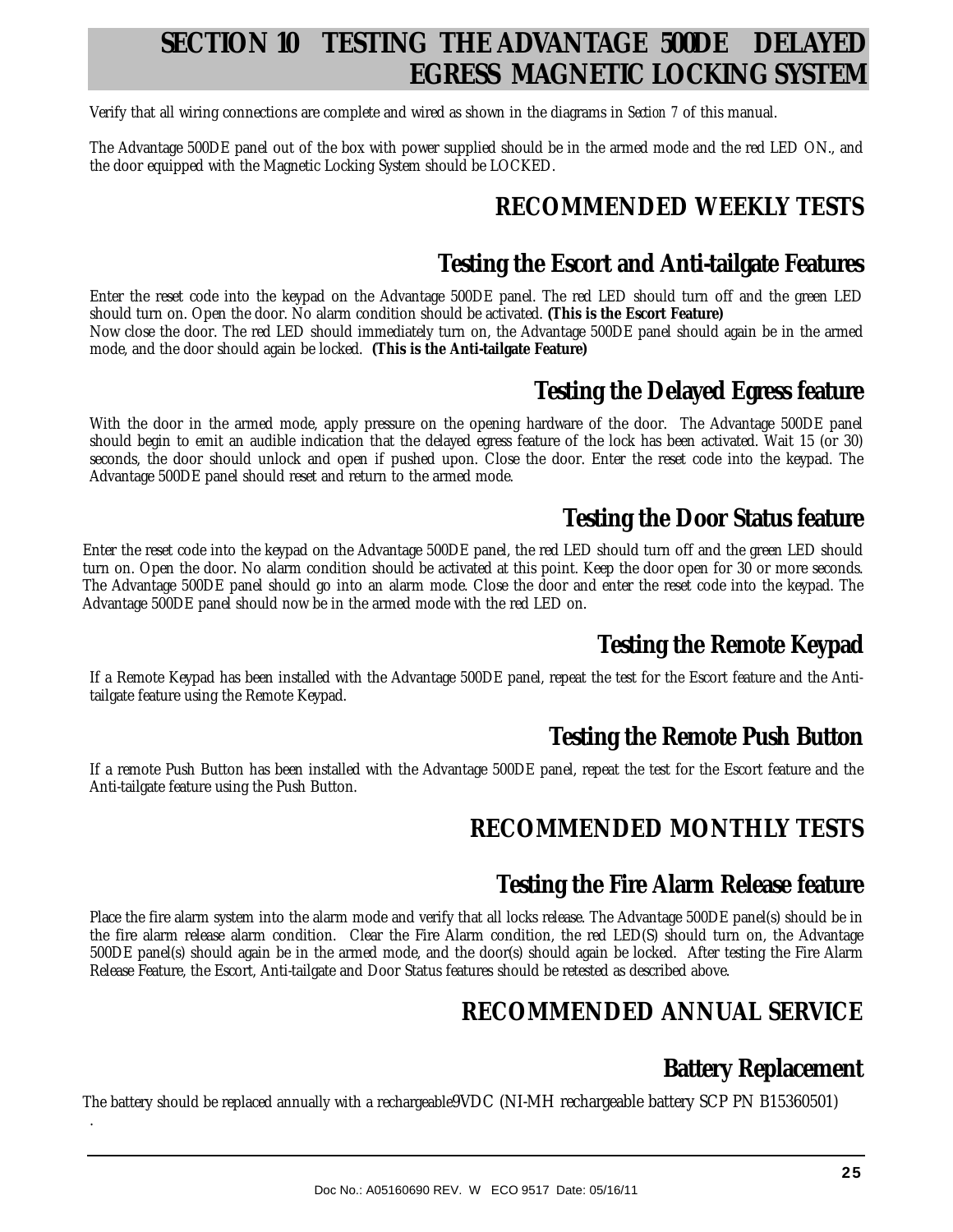## **SECTION 11 REPLACEMENT PARTS LIST**

#### Part # Description

| B15360501 | 9VDC (NI-MH Rechargeable Battery)      |
|-----------|----------------------------------------|
| B40001985 | 9VDC 200mA (Plug-in power supply)      |
| 1922      | N/C Door Contacts                      |
| 203       | Nurse Station Panel, 4 Channels        |
| 204       | Nurse Station Panel, 8 Channels        |
| A41011900 | Locknetics Electromagnetic Lock        |
| A41012900 | Dortronics Electromagnetic Lock        |
| A41010913 | Dortronics Egress switch (Rocker Type) |
| A04150900 | (Normally Open) Push Button            |
| A05160900 | Advantage 500DE Exit Panel             |
| A05030900 | Remote Keypad                          |
| A05031031 | 2 foot Ribbon Cables                   |
| A05031032 | 10 foot Ribbon Cables                  |
| A05031033 | 15 foot Ribbon Cables                  |
| A05031034 | 30 foot Ribbon Cables                  |
| A02070900 | Sounder                                |
| A41010901 | Power Supply for Sounder               |
| H06322908 | 6/32 Nylon Screw 1/2"                  |
| H02561904 | 2/56 Nylon Screw 1/4"                  |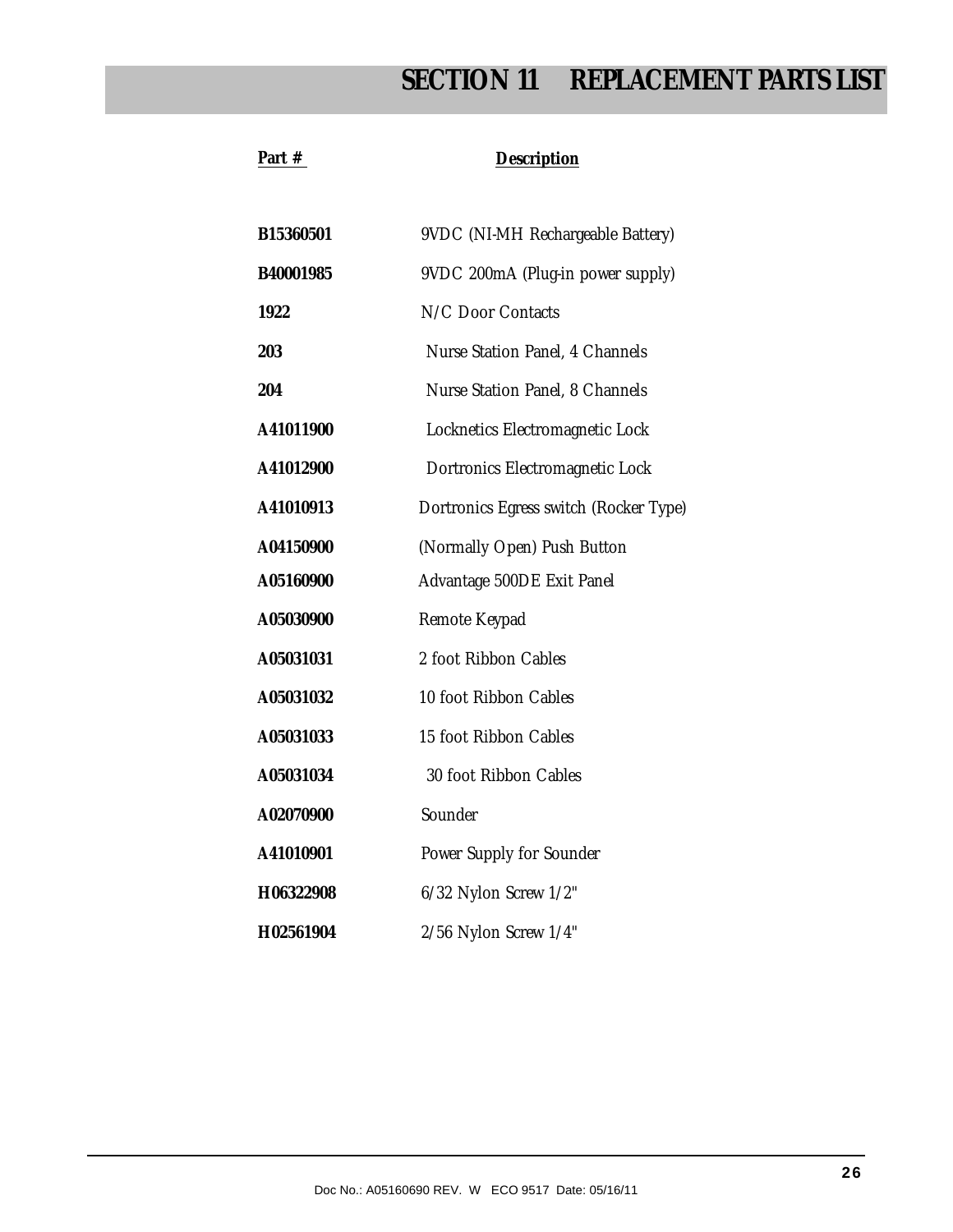## **SECTION 12 GENERAL PRODUCT WARRANTY STATEMENTS**

BY PERMITTING INSTALLATION OR BY MAKING USE OF ANY PRODUCT OR SERVICE DESIGNED OR MANUFACTURED BY SECURE CARE PRODUCTS, INC. ("SECURE CARE") (INCLUDING SUPPORT SERVICES, MAINTAINED SOFTWARE AND MAJOR RELEASES, WHETHER OR NOT IT IS COVERED BY ANY SOFTWARE MAINTENANCE OR LICENSE AGREEMENT) ("THIS PRODUCT"), YOU ACKNOWLEDGE THAT YOU HAVE READ ALL THE TERMS AND CONDITIONS OF THIS GENERAL PRODUCT WARRANTY STATEMENT, THAT YOU UNDERSTAND THEM, AND THAT YOU AGREE TO BE BOUND BY THEM. YOU UNDERSTAND THAT, IF YOU PURCHASED THIS PRODUCT FROM ANY AUTHORIZED DISTRIBUTOR OF SECURE CARE, THAT DISTRIBUTOR IS NOT SECURE CARE'S AGENT AND IS NOT AUTHORIZED TO MAKE ANY REPRESENTATIONS OR WARRANTIES OR TO AGREE TO ANY TERMS OR CONDITIONS WHICH ARE DIFFERENT FROM ANYTHING EXPRESSLY SET FORTH IN THIS GENERAL PRODUCT WARRANTY STATEMENT.

If you do not agree to the terms and conditions of this General Product Warranty Statement, do not permit the installation or make use of this Product and promptly return this Product to the place where you obtained it for a full refund. If you have any difficulty obtaining a refund, please contact Secure Care at the telephone number provided in Section 2.B below.

#### **1. Notices**

 **A**. ALL LOCKS USED WITH THE SECURE CARE SYSTEM ARE DESIGNED, MANUFACTURED, LABELED AND DELIVERED SOLELY BY AN INDEPENDENT VENDOR OVER WHOM SECURE CARE HAS NO CONTROL AND FOR WHOSE ACTIONS OR FAILURES TO ACT SECURE CARE DISCLAIMS ALL RESPONSIBILITY. REGARDLESS OF WHETHER THE LOCKS CARRY SECURE CARE'S LOGO OR NAME OR ANY OTHER TRADEMARK, SERVICE MARK OR TRADE NAME USED OR CLAIMED BY SECURE CARE, SECURE CARE DISCLAIMS ALL WARRANTIES, EXPRESS OR IMPLIED, WITH RESPECT TO THE LOCKS AND/OR THEIR USE WITH OR OPERATION IN THE SECURE CARE SYSTEM, INCLUDING, WITHOUT LIMITATION, ALL IMPLIED WARRANTIES OF MERCHANTABILITY, FITNESS FOR A PARTICULAR PURPOSE, TITLE AND/OR NON-INFRINGEMENT. SECURE CARE ALSO DISCLAIMS ALL OBLIGATIONS WITH RESPECT TO THE LOCKS AND/OR THEIR USE WITH OR OPERATION IN THE SECURE CARE SYSTEM THAT MIGHT OTHERWISE ARISE OR BE IMPLIED FROM THE FACT THAT SUCH LOCKS CARRY SECURE CARE'S LOGO OR NAME OR ANY OTHER TRADEMARK, SERVICE MARK OR TRADE NAME USED OR CLAIMED BY SECURE CARE OR FROM THE DELIVERY OR INSTALLATION OF THE LOCKS WITH SECURE CARE SOFTWARE, PARTS AND/OR PRODUCTS OR FROM A COURSE OF DEALING OR USAGE IN TRADE. ALL RESPONSIBILITY FOR DESIGNING, MANUFACTURING, LABELING AND WARNING OF HIDDEN DEFECTS OR DANGERS IN THE LOCKS AND/OR THEIR USE WITH AND OPERATION IN THE SECURE CARE SYSTEM RESTS EXCLUSIVELY WITH THE INDEPENDENT VENDOR, AND ANY CLAIMS, COSTS, DAMAGES OR LIABILITIES ARISING FROM THE LOCKS AND/OR THEIR USE WITH OR OPERATION IN THE SECURE CARE SYSTEM SHALL BE MADE SOLELY AGAINST THE INDEPENDENT VENDOR.

 **B**. IF YOU PURCHASE COMPUTER HARDWARE THROUGH SECURE CARE AND REQUEST THAT SECURE CARE SOFTWARE BE INSTALLED AND TESTED ON THAT HARDWARE AT THE FACTORY, SECURE CARE WARRANTS ONLY THAT THE HARDWARE AND THE SOFTWARE PACKAGES WERE INSTALLED, SET-UP AND TESTED PRIOR TO SHIPMENT IN ACCORDANCE WITH ALL SECURE CARE PRODUCT MANUALS AND THAT, AT THE TIME THE HARDWARE AND THE SOFTWARE PACKAGES WERE FINALLY INSPECTED AT THE FACTORY, THEY WERE PERFORMING (SUBJECT TO SECURE CARE'S SPECIFIED TOLERANCES) IN ACCORDANCE WITH SECURE CARE'S SPECIFICATIONS. SECURE CARE WILL NOT BE RESPONSIBLE FOR ANY DEFECTS IN OR PROBLEMS CAUSED BY THE HARDWARE, ALL CLAIMS FOR WHICH MUST BE MADE TO THE HARDWARE MANUFACTURER AND/OR VENDOR. SECURE CARE DISCLAIMS ALL WARRANTIES, EXPRESS OR IMPLIED, WITH RESPECT TO THE HARDWARE AND/OR ITS USE WITH OR OPERATION IN THE SECURE CARE SYSTEM, INCLUDING, WITHOUT LIMITATION, ALL IMPLIED WARRANTIES OF MERCHANTABILITY, FITNESS FOR A PARTICULAR PURPOSE, TITLE AND/OR NON-INFRINGEMENT. SECURE CARE ALSO DISCLAIMS ALL OBLIGATIONS WITH RESPECT TO THE HARDWARE AND/OR ITS USE WITH OR OPERATION IN THE SECURE CARE SYSTEM THAT MIGHT OTHERWISE ARISE OR BE IMPLIED FROM THE FACT THAT SUCH HARDWARE CARRIES SECURE CARE'S LOGO OR NAME OR ANY OTHER TRADEMARK, SERVICE MARK OR TRADE NAME USED OR CLAIMED BY SECURE CARE OR FROM THE DELIVERY OR INSTALLATION OF THE HARDWARE WITH SECURE CARE SOFTWARE, PARTS AND/OR PRODUCTS OR FROM A COURSE OF DEALING OR USAGE IN TRADE. ALL RESPONSIBILITY FOR DESIGNING, MANUFACTURING, LABELING AND WARNING OF HIDDEN DEFECTS OR DANGERS IN THE HARDWARE AND/OR ITS USE WITH AND OPERATION IN THE SECURE CARE SYSTEM RESTS EXCLUSIVELY WITH THE HARDWARE MANUFACTURER AND/OR VENDOR, AND ANY CLAIMS, COSTS, DAMAGES OR LIABILITIES ARISING FROM THE HARDWARE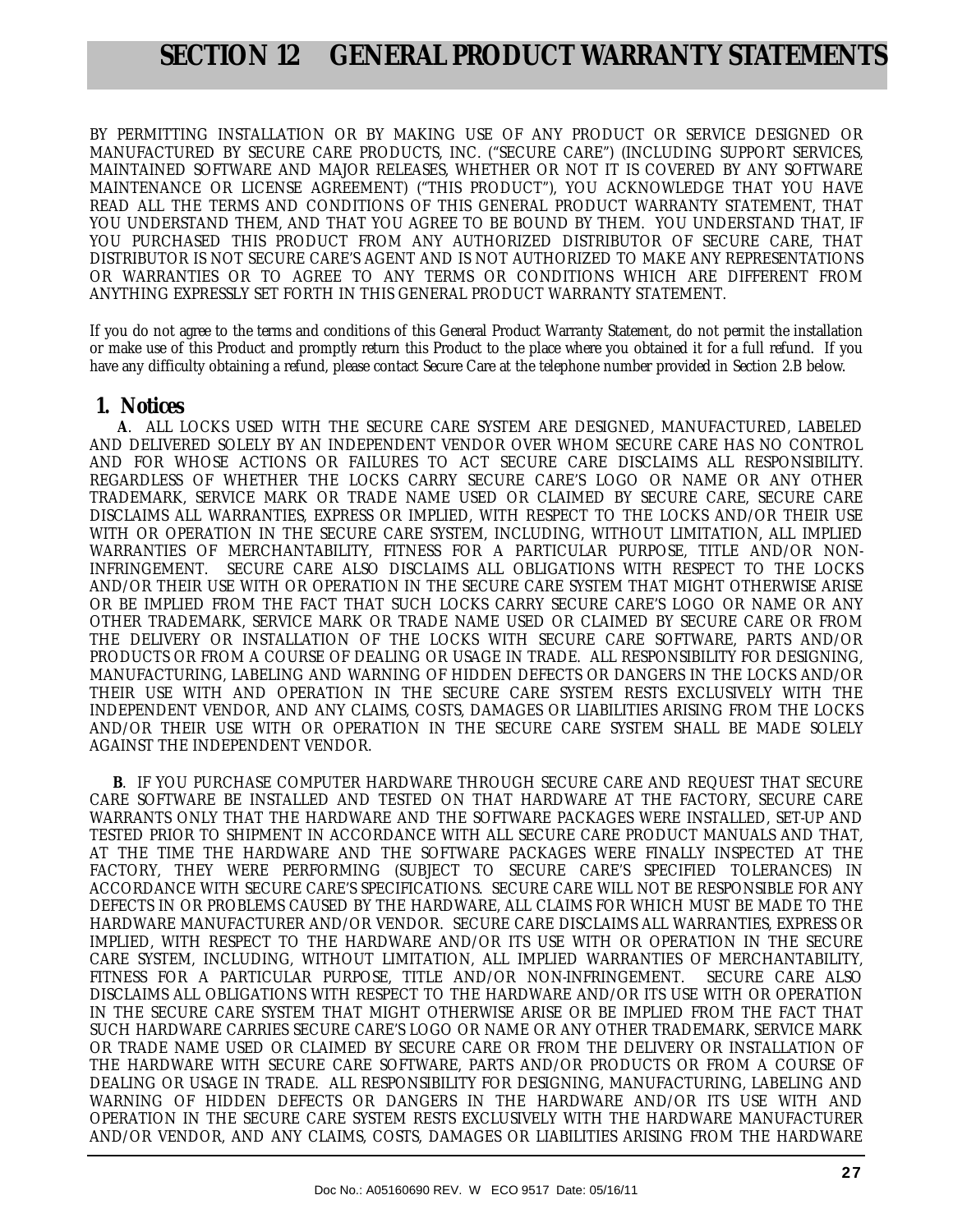#### AND/OR ITS USE WITH OR OPERATION IN THE SECURE CARE SYSTEM SHALL BE MADE SOLELY AGAINST THE HARDWARE MANUFACTURER AND/OR VENDOR.

 **C.** Secure Care's software, parts and products are designed for operation in a wireless system. However, the range, performance, and predictability of any wireless system, including Secure Care's, is dependent on several factors, including, but not limited to, the following: building structure; environmental extremes (e.g., temperature, earth tremors, air pollution, etc.); the proximity of other wireless devices; the presence of variable speed products; sources of Radio Frequency Interference (RFI); physical orientation and positioning of the equipment; and sources of Electro Static Discharge ("ESD"). Secure Care cannot be responsible for the effect of these types of factors on operation of its software, parts and products.

 **D**. This Product must be installed, set-up, tested, supported, operated, maintained, repaired and used only in accordance with all manuals and instructions (including the user, installation, technical and other manuals) issued by Secure Care (the "Product Manuals"). It is your responsibility to assure that any person who might be installing, setting-up, testing, supporting, maintaining or repairing this Product knows the contents of and has access to the Product Manuals and has successfully completed Secure Care technical training. It is also your responsibility to assure that any person who might be operating or using this Product knows the contents of and has access to the Product Manuals and has successfully completed Secure Care in-service training. If you do not have the Product Manuals or if you have any questions regarding this Product and/or its installation, set-up, testing, support, operation, maintenance, repair or use, please call Secure Care at the telephone number provided in section 2.B below. Secure Care cannot be responsible for performance problems caused by a failure to follow published and appropriate procedures for installation, set-up, testing, support, operation, maintenance, repair and use.

All adjustable features on new and repaired Secure Care software, parts and products are shipped with "factory default" settings. These "factory default" settings may not comply with building and life safety codes or other applicable laws and regulations in the location where they are installed or operated. Secure Care strongly recommends, therefore, that the settings on all Secure Care software, parts and products be checked and, if necessary, reset to comply with local building and life safety codes and other applicable laws and regulations at the time of any installation, set-up, testing, support, maintenance or repair.

 **E.** Secure Care's system is driven by software. However, the performance and reliability of any software-driven system depends on adequately maintaining the recommended minimum configuration of computing platform, operating systems and applications programs and on regularly performing industry-standard and application-specific backup processes. If recommended minimum configurations of computing platform, operating systems, and applications programs are not adequately maintained, or if appropriate backups are not regularly performed, the software may not drive the system as intended. Secure Care cannot be responsible for operational problems caused by a failure to perform these maintenance and backup procedures.

 **F**. Secure Care does not authorize, and strongly recommends against, any installation or field replacement of software, parts or products by untrained contractors or facility staff. Such work can be hazardous, can render the system ineffective and will void any Secure Care warranty or liability that might otherwise relate to the system.

Before any software, parts or products, which have been designed and manufactured by Secure Care can be safely installed, set-up, tested, supported, maintained or repaired, technical training in accordance with standards established by Secure Care is required. Regardless of how Secure Care's software, parts or products are obtained, they should not be installed, set-up, tested, supported, maintained or repaired by any person who has not satisfactorily completed that technical training (a "qualified service technician".) When Secure Care's software, parts or products are sold separately from installation services, it is assumed that only a qualified service technician will conduct any installation, set-up, testing, support, maintenance or repair involving that software, part or products.

 **G.** It is important that any installation, set-up, testing, support, operation, maintenance, repair or use involving the system comply with all local and national electrical and life safety codes. If you have any questions about compliance with those codes, please contact your local authorities.

 **H**. Secure Care receives and responds to telephone and dial-in inquires (the "Help Line") about its software, parts and products for the purpose of discussing users' experiences with Secure Care's system, helping users better understand how their systems work, and providing ideas about what may be causing difficulties. However, Secure Care cannot accurately diagnose the cause of any problems or give complete instructions on how to fix problems over the telephone or Internet. The only way to assure that software, parts or products are installed, set-up, tested, supported, maintained or repaired correctly or that a Secure Care system is functioning properly is to have it examined on site by a qualified service technician.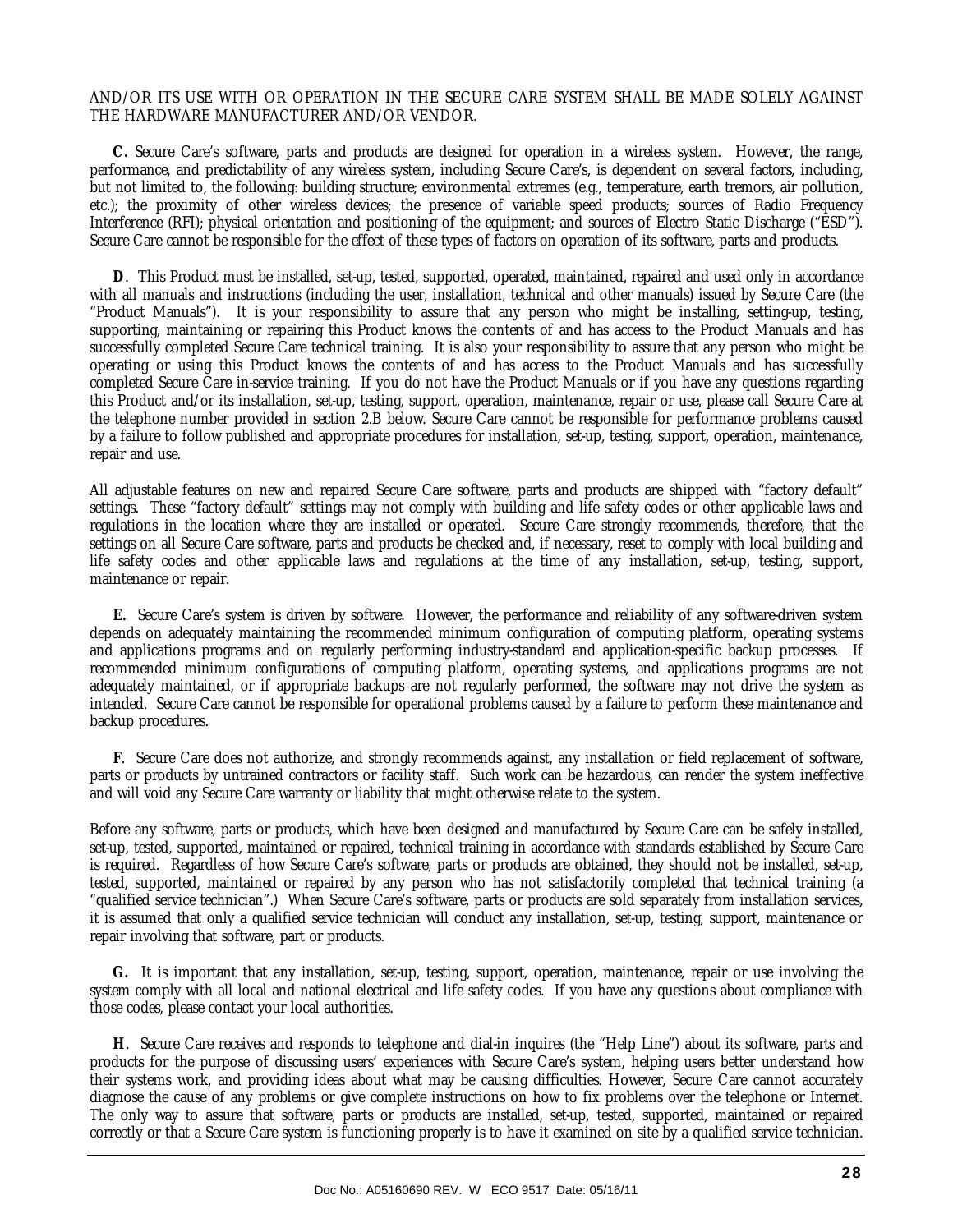In addition, Secure Care software, parts and products cannot be operated or used correctly by anyone who has not successfully completed Secure Care in-service training. Secure Care's Help Line is not a substitute for on-site diagnosis and servicing by a qualified service technician or for successful completion of Secure Care in-service training. Secure Care strongly recommends that any installation, set-up, testing, support, replacement, maintenance or repair of a system that is performed by a person who has not satisfactorily completed technical training in accordance with standards established by Secure Care be immediately checked on-site by a person who has completed that technical training.

WARNING: EVEN SLIGHT MODIFICATIONS TO THE SYSTEM OR CHANGES IN THE OPERATING ENVIRONMENT MAY CAUSE SECURE CARE'S SYSTEM TO MALFUNCTION. THE ONLY WAY TO ASSURE THAT SECURE CARE'S SYSTEM HAS BEEN INSTALLED, SET-UP, TESTED, SUPPORTED, MAINTAINED, AND REPAIRED CORRECTLY IS TO HAVE A QUALIFIED SERVICE TECHNICIAN DO THE WORK.

 **I.** Secure Care's software, parts and products have been designed to augment a facility's reasonable procedures for protecting residents, patients, and infants. However, no system or combination of procedures and equipment can eliminate all risk or assure complete security. Secure Care's system is not intended as a substitute for the careful identification and monitoring of residents, patients, and infants by a facility's professional staff.

#### **2. Limited Warranty**

 **A**. Subject to the limitations set forth in this general product warranty statement (as amended from time to time by Secure Care in its absolute discretion), and unless a different period is specified in writing by Secure Care for a particular product or service, Secure Care warrants that this product (subject to Secure Care's specified tolerances and excluding any expendable items), if sold by Secure Care to an authorized Secure Care distributor, shall conform to the specifications which accompany this product for a period of one (1) year from the date of delivery of this product by Secure Care to a common carrier, f.o.b. Secure Care's manufacturing facility in Concord, New Hampshire or, in the case of services, from the date of first provision of such services. This warranty does not extend to and is not for the benefit of any person other than an authorized Secure Care distributor who purchases this product from Secure Care, any sub-distributor thereof and/or the customer to whom this product is first provided for use, by Secure Care, an authorized Secure Care distributor or any subdistributor thereof. In the event that this product does not comply with this warranty, Secure Care will, at its option, either repair or replace this product or refund the purchase price, provided that this product is returned as provided in section 2.b below. Replacement of this product under warranty will not extend the original warranty period.

Secure Care will also, at its option, either repair or replace this Product after the warranty has expired, for an additional charge, provided that this Product is returned as provided in Section 2.B below. If Secure Care repairs or replaces this Product after the warranty has expired, the terms of the warranty set forth in this Section 2.A for a new Product will apply to the repaired or replaced Product, with the exception that the term will run for ninety (90) days from the date of repair or replacement.

Repair may include the replacement of parts and products with functionally equivalent, reconditioned parts or products. Any part or product replaced by Secure Care will become the property of Secure Care upon replacement.

 **B.** Warranty service is available by contacting Secure Care at 800-451-7917 and obtaining a Return Authorization Number. No Product may be returned to Secure Care without first obtaining a Return Authorization Number. When this Product is returned to Secure Care, please include the Return Authorization Number and a detailed written description of the problem. Issuance of a Return Authorization Number by Secure Care will not constitute an admission that there is a problem with the Product being returned, that any problem is covered by warranty or that Secure Care has any responsibility to repair, replace, make refunds for or pay claims, costs, damages or liabilities connected with the Product being returned.

#### **NOTE: Transmitters are not repaired, nor is the warranty extended, beyond the expiration date.**

If this Product is returned to Secure Care for any reason, you will retain title (unless and until a part or product is replaced, in which case you will obtain title to the replacement part or product at the time of replacement), the risk of loss, and the obligation to pay all costs of shipping, storage and other charges and obligations relating to this Product.

 **C.** Except as stated in this section 2, Secure Care disclaims all warranties, express or implied, with respect to the whole or any part of this product, including, without limitation, all implied warranties of merchantability, fitness for a particular purpose, title and/or non-infringement. Secure Care also disclaims all obligations that might otherwise arise or be implied from a course of dealing or usage in trade.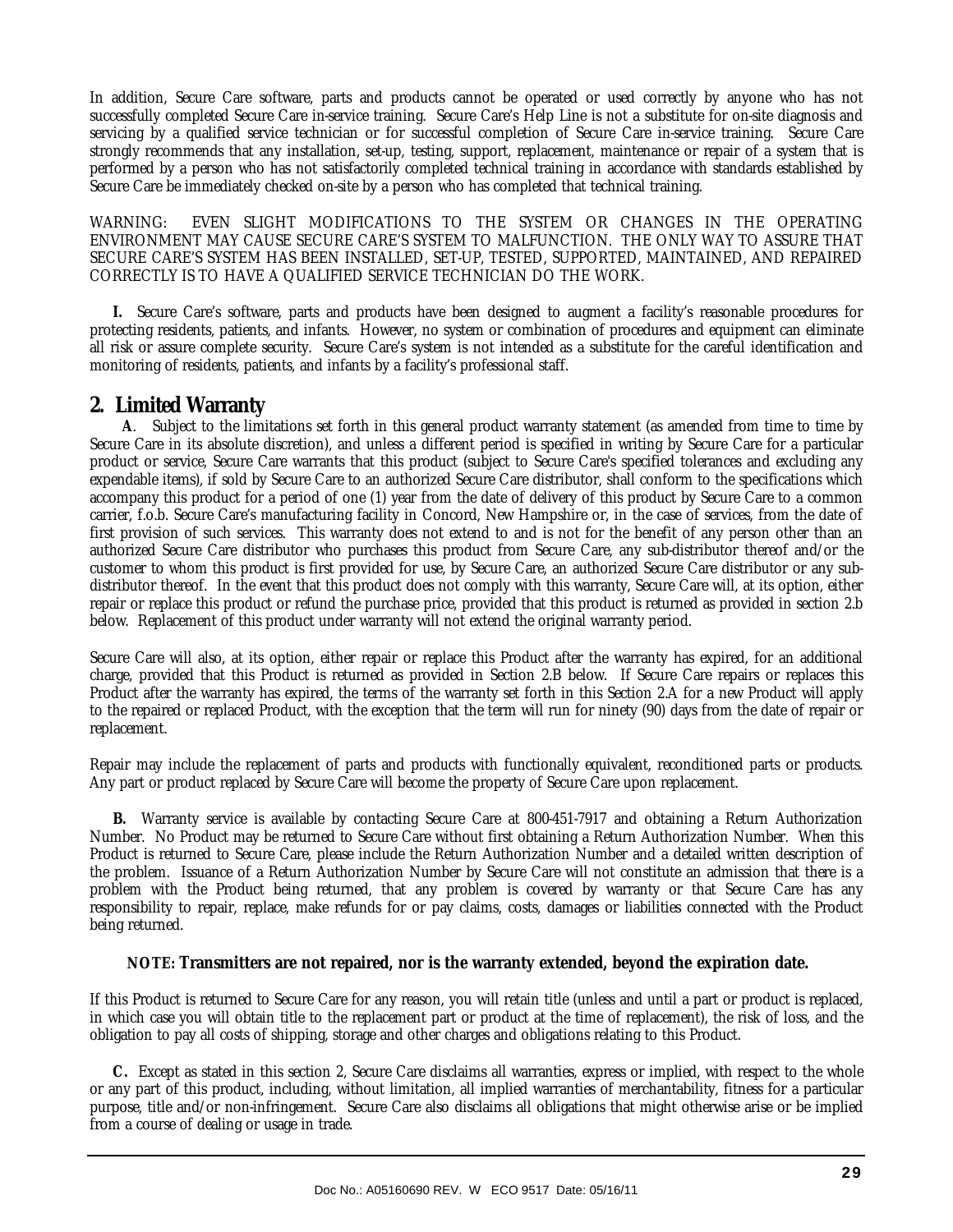#### **3. Limitations of Liability**

 A. Regardless of the form of any claim or action, Secure Care's total liability to all persons, whether singly or together, for all occurrences combined, for claims, costs, damages or liabilities based on any cause whatsoever and arising from or in connection with this product, or the manufacture, distribution, promotion, sale, installation, set-up, testing, support, maintenance, operation, servicing, use or performance of this product, or from or in connection with any delay or failure in providing this product, shall not exceed the aggregate price (without interest) paid to Secure Care for this product.

 **B**. In no event shall Secure Care be liable to anyone for any loss of data, loss of profits or loss of use of this product or any equipment, or for any special, incidental, consequential, exemplary, punitive, multiple, or other damages, arising from or in connection with the manufacture, distribution, promotion, sale, installation, set-up, testing, support, maintenance, operation, servicing, use or performance of this product or from or in connection with any delay or failure in providing or delivering this product.

 **C.** In no event shall Secure Care be liable to anyone for any claims, costs, damages or liabilities caused by: (i) any distributor's failure to perform its obligations and responsibilities under a distributor agreement with Secure Care; (ii) improper or defective promotion, distribution, sale, installation, set-up, testing, support, maintenance or repair of this product, including work performed, without Secure Care's prior written consent in its absolute discretion, by a person who has not satisfactorily completed Secure Care technical training, or in a manner not consistent with Secure Care technical training; (iii) improper or defective operation or use of this product by a person who has not successfully completed Secure Care in-service training, or in a manner not consistent with Secure Care in-service training; (iv) supply of this product by a distributor for use in, or the use of this product in, any system or configuration not designed to Secure Care standards or in which a distributor or any third party has substituted materials and/or goods not specified by Secure Care; or (v) deterioration of this product during storage.

 **D**. You agree to indemnify and hold Secure Care harmless from all claims, costs, damages and liabilities asserted by anyone for any damages that are excluded and waived, or are intended to be excluded and waived, by this section 3, or which are imposed by law on behalf of anyone but which are not expressly stated in this general product warranty statement.

 **E.** The exclusions, waivers and limitations on claims, costs, damages and liabilities and any rights of indemnification set forth in this Section 3 shall be enforceable to the maximum extent allowed by law and shall not be expanded or negated in any respect by Secure Care's operation of a "help line" to receive and respond to telephone or dial-in inquires about this product, by any communications through that "help line" or by any actions taken by anyone following communications with Secure Care over such "help line."

#### **4. Governing Law and Arbitration**

 **A.** This General Product Warranty Statement, and all questions arising out of or relating to it, shall be governed by and construed in accordance with the laws of the State of New Hampshire, without giving effect to the conflict of laws provisions thereof, and excluding the United Nations Convention on contracts for the international sale of goods, the 1974 convention on the limitation period on the international sale of goods (the "1974 convention"), and the protocol amending the 1974 convention, done at Vienna April 11, 1980.

 **B.** Any dispute, controversy or claim arising out of or relating to this general product warranty statement shall be resolved by arbitration. Regardless of the amount in dispute, the arbitration shall be conducted by a single arbitrator selected by the parties or, if they cannot agree, by a single arbitrator selected in accordance with the commercial arbitration rules of the American Arbitration Association without regard to the amount in dispute. The arbitration shall be conducted in English, in accordance with the commercial arbitration rules of the American Arbitration Association, in Concord, New Hampshire. The decision of the arbitrator shall be binding and enforceable by any state or federal court in New Hampshire, and you hereby consent to the personal jurisdiction of any state or federal court in New Hampshire for that purpose. The expense of the arbitration (excluding each side's own attorneys' fees, costs, and related expenses) shall initially be paid in equal shares by each side, but the total of such expenses plus any award of attorneys' fees, cost and expenses shall finally be paid by the parties as the arbitrator determines. Nothing in this section 4.b shall preclude Secure Care from seeking provisional or equitable relief from any appropriate court to protect its rights prior to, pending or in the absence of such arbitration proceedings.

#### **5. Severability**

The invalidity or unenforceability of any provision of this General Product Warranty Statement shall not affect the validity or enforceability of any other provision hereof.